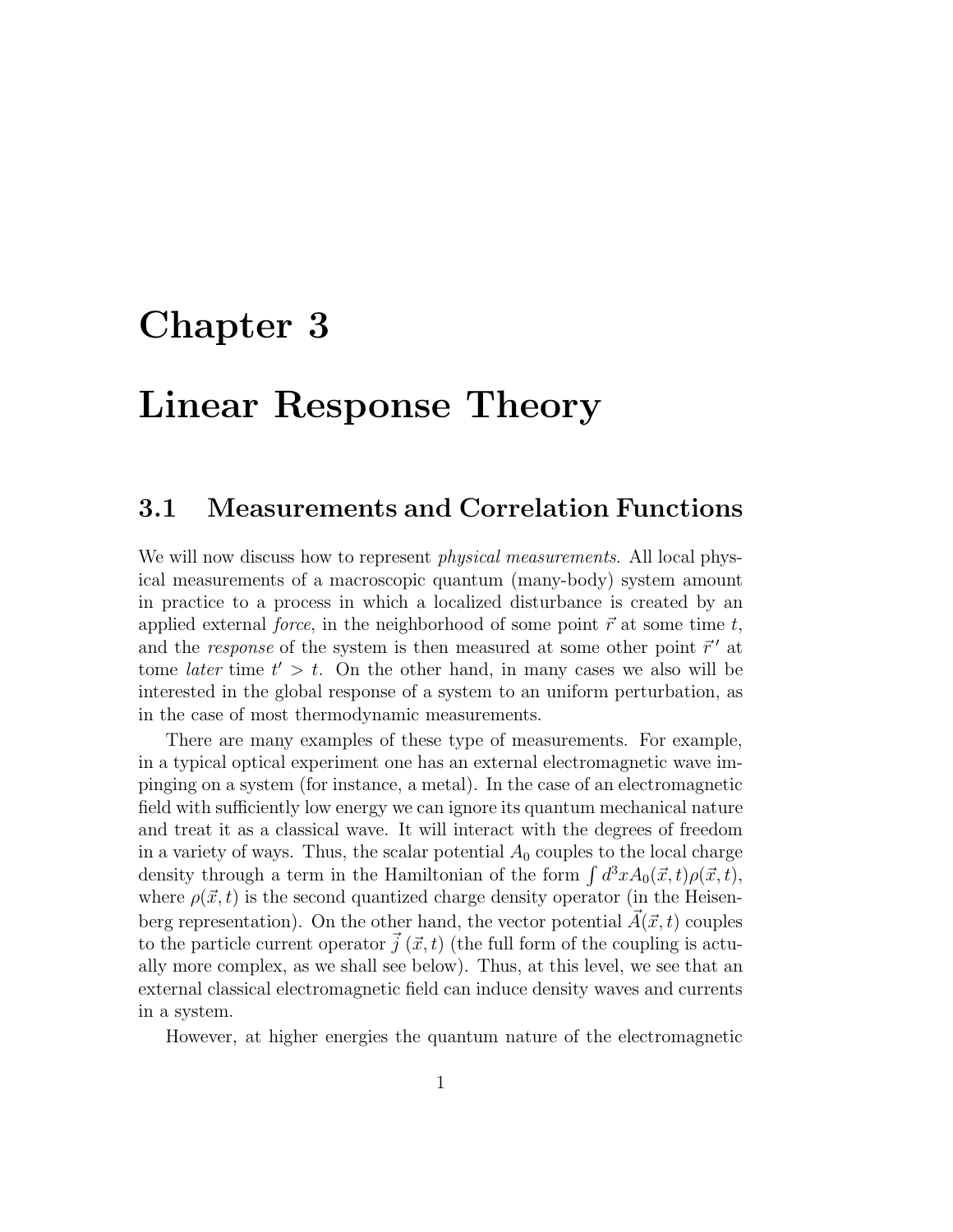field cannot be ignored, and in reality what one is considering are the scattering processes of external photons with the internal degrees of freedom of the system of interest. Photons couple to the atoms and through this coupling we can gain information on the phonon degrees of freedom. Thus, Raman scattering of photons provide a direct window to the dynamics of phonons (among many other things).

On the other hand, X-ray photons are more energetic and sufficiently so that they can in fact eject an electron from the system, leaving behind a hole. Thus, by measuring the properties of the ejected *photo-electron* it is possible to infer the spectral properties of the hole. This is an example of a photoemission experiment. If the momentum and energy of the photoelectron are measured, this is an angle-resolved photo-emission (ARPES) experiment, which essentially measures the retarded Green function of the hole.

Other scattering processes couple instead to the spin of the degrees of freedom. For example in neutron scattering experiments, the initial state has neutrons with well defined energy, momentum and spin polarization which scatter off the spin degrees of freedom into a final state also with well defined energy momentum and spin polarization. The leading coupling is due to the effectively short-range interaction between the spin of the neutron and the local spin density  $S(\vec{x}, t)$  of the degrees of freedoms of the system. The interaction between the neutron magnetic moment and the local spin density leads to a term on the Hamiltonian which is linear in  $S(\vec{x}, t)$ . Neutron scattering experiments measure the spin-spin correlation function.

We will now discuss a general theory of these type of measurements. Let H be the full Hamiltonian describing the system in isolation. One way to test its properties is to couple the system to a weak external perturbation (assuming that the ground state is stable) and to determine how the ground state and the excited states are affected by the perturbation. Let  $O(\vec{x}, t)$  be a local observable, such as the local density, the charge current, or the local magnetization. The (total) Hamiltonian  $H_T$  for the system weakly coupled to an external perturbation, which we will represent by a Hamiltonian  $H_{\text{ext}}$ , is

$$
H_T = H + H_{\text{ext}} \tag{3.1}
$$

We will assume that the perturbation is not only weak, in which case its effects should be describable in perturbation theory, but it is also adiabatically switched on and off. Then as we discussed above, the Heisenberg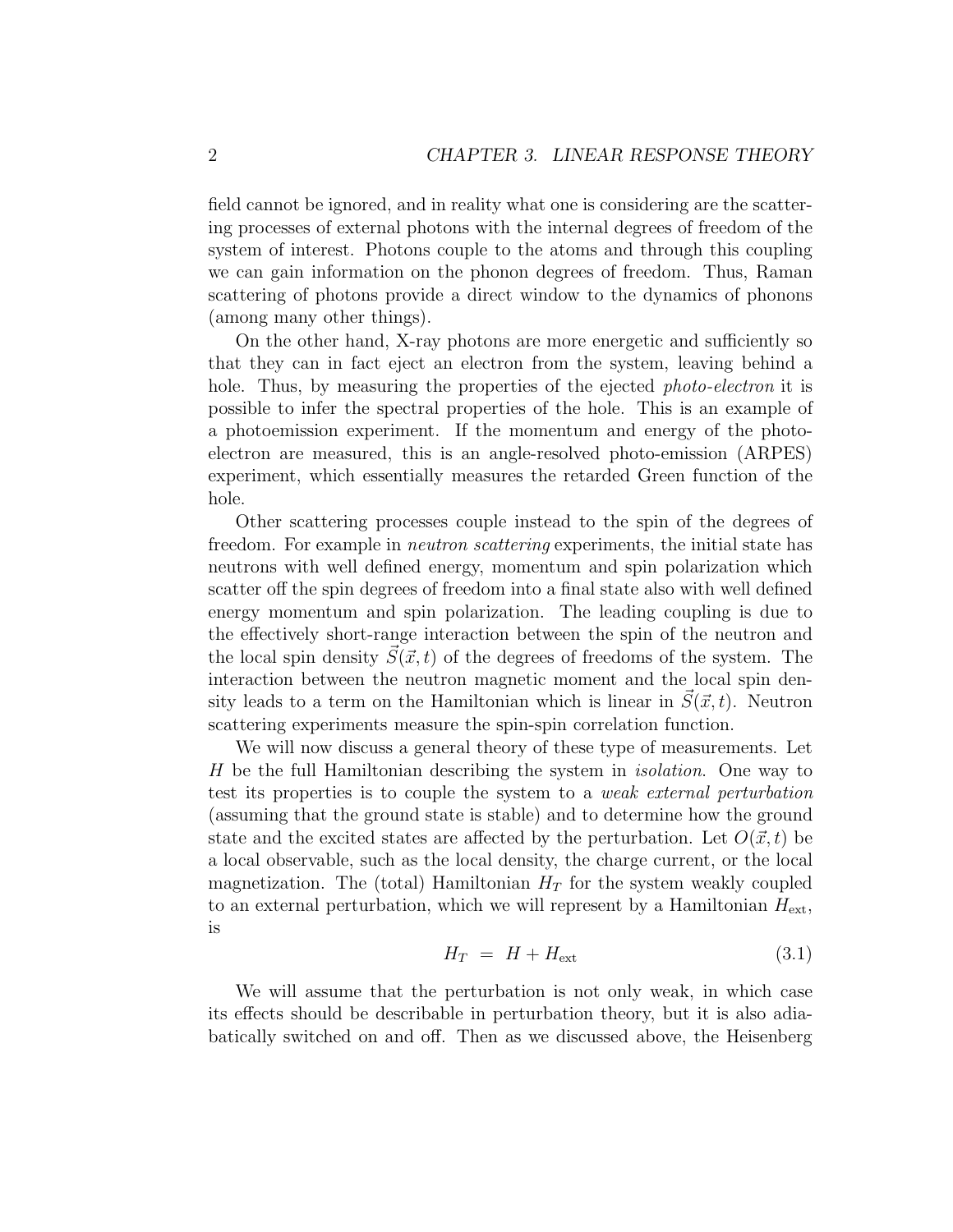representation of the *isolated* system, with Hamiltonian  $H$ , is the interaction representation of the system coupled to the source. Thus, the physical observables of the coupled system will evolve according to the Hamiltonian of the isolated system but the states follow the external perturbation, which we will refer to as the source. Hence, the expectation value of the observable  $O(\vec{x}, t)$  in the exact ground state  $|G\rangle$  of H, under the action of the weak perturbation  $H_{\text{ex}}$  is modified as

$$
\langle G|O(\vec{x},t)|G\rangle \rightarrow \langle G|U^{-1}(t)O(\vec{x},t)U(t)|G\rangle \tag{3.2}
$$

where  $U(t)$  is the evolution operator in the interaction representation of  $H_T$ . As we have seen,  $U(t)$  is given by the time-ordered exponential

$$
U(t) = Te^{-\frac{i}{\hbar} \int_{-\infty}^{t} dt' H_{\text{ext}}(t')}
$$
\n(3.3)

By expanding  $U(t)$  to *linear* order in the perturbation  $H_{\text{ext}}$ , we see that to lowest (linear) order the change in the expectation value  $\delta \langle G|O(\vec{x}, t)|G\rangle$  is

$$
\delta \langle G|O(\vec{x},t)|G\rangle = \frac{i}{\hbar} \int_{-\infty}^{t} dt' \langle G| \left[ H_{\text{ext}}(t'), O(\vec{x},t) \right] | G \rangle \tag{3.4}
$$

This change represents the linear response of the system to the external perturbation. It is given in terms of the ground state expectation value of the commutator of the perturbation and the observable. For this reason, this approach is called *Linear Response Theory*. Notice that in Eq.  $(3.4)$ , there is an ordering of the times  $t$  and  $t'$ : the time  $t$  at which the change is observed is always later than the time(s)  $t'$  during which the external perturbation acted,  $t > t'$ . Hence, Eq.(3.4) explicitly obeys *causality*.

In general, if  $O(\vec{x}, t)$  is a local observable,  $H_{ext}(t)$  represents an external source which couples linearly to the observable,

$$
H_{\text{ext}}(t) = \int d^3x \; O(\vec{x}, t) f(\vec{x}, t) \tag{3.5}
$$

To simplify matters, we will assume that the observable  $O(\vec{x}, t)$  is normal ordered with respect to the exact ground state  $|G\rangle$ , *i.e.* we will require that  $\langle G|O(x, t)|G\rangle = 0$ ; in other terms, we are considering operators which measure the *fluctuations* of the observable away from the expectation value.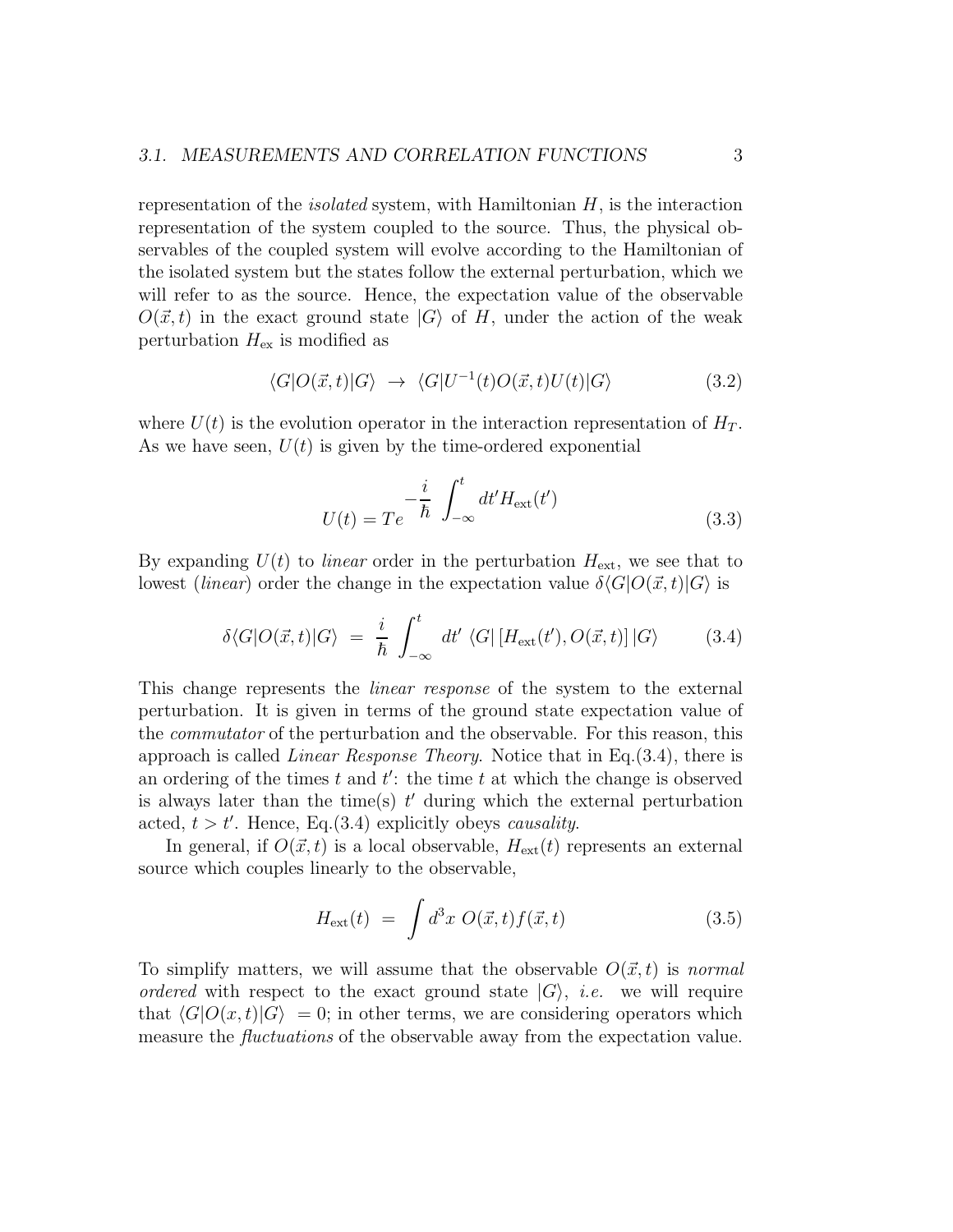Hence, the linear change (from zero) in the expectation value of the observable induced by the source  $f(\vec{x}, t)$  is

$$
\langle G|O(x,t)|G\rangle_f = \frac{i}{\hbar} \int_{-\infty}^t dt' \int d^3x' \langle G| \left[O(\vec{x}',t'),O(\vec{x},t)\right]|G\rangle f(\vec{x}',t') \tag{3.6}
$$

Thus, the *response* is linear in the *force*. The "coefficient" of proportionality between the change in the expectation value  $\langle G|O(\vec{x}, t)|G\rangle$  and the force  $f(\vec{x}'t')$  defines a generalized susceptibility  $\chi(\vec{x}t, \vec{x}'t')$  through the definition

$$
\langle G|O(\vec{x},t)|G\rangle \equiv \text{``}\chi \cdot f\text{''} = \int d^3x' \int_{-\infty}^t dt' \ \chi(\vec{x}t, \vec{x}'t') f(x', t') \tag{3.7}
$$

By inspection we see that we can identify the generalized susceptibility  $\chi(\vec{x}t; \vec{x}'t')$  with the retarded propagator, or correlation function, of the observable  $O(\vec{x}, t)$ :

$$
\chi(\vec{x}t; \vec{x}'t') \equiv -\frac{i}{\hbar} \theta(t - t') \langle G | \left[ O(\vec{x}, t), O(\vec{x}', t') \right] | G \rangle \tag{3.8}
$$

That is, the susceptibility is the retarded Green function of the observable.

Let  $f(\vec{x}, \omega)$  be the time Fourier transform of the force  $f(\vec{x}, t)$ ,

$$
f(\vec{x},t) = \int_{-\infty}^{\infty} \frac{d\omega}{2\pi} e^{i\omega t} f(\vec{x},t)
$$
 (3.9)

The time Fourier transform of Eq.(3.7) is

$$
\langle G|O(\vec{x},\omega)|G\rangle = \int d^3\vec{x}' \,\chi(\vec{x},\vec{x}\,';\omega) \, f(\vec{x}\,',\omega) \tag{3.10}
$$

However, since

$$
\langle G|O(\vec{x},t)|G\rangle =
$$
\n
$$
= \int_{-\infty}^{\infty} \frac{d\omega}{2\pi} e^{i\omega t} \int d^3x' \int_{-\infty}^{t} dt' \left(\frac{-i}{\hbar}\right) e^{i\omega(t'-t)} \langle G| \left[O(\vec{x},t), O(\vec{x}',t')\right] |G\rangle f(\vec{x}',\omega)
$$
\n
$$
= \int_{-\infty}^{\infty} \frac{d\omega}{2\pi} e^{i\omega t} \int d^3x' \int_{-\infty}^{0} dt' \left(\frac{-i}{\hbar}\right) e^{i\omega t'} \langle G| \left[O(\vec{x},t), O(\vec{x}',t+t')\right] |G\rangle f(\vec{x}',\omega)
$$
\n(3.11)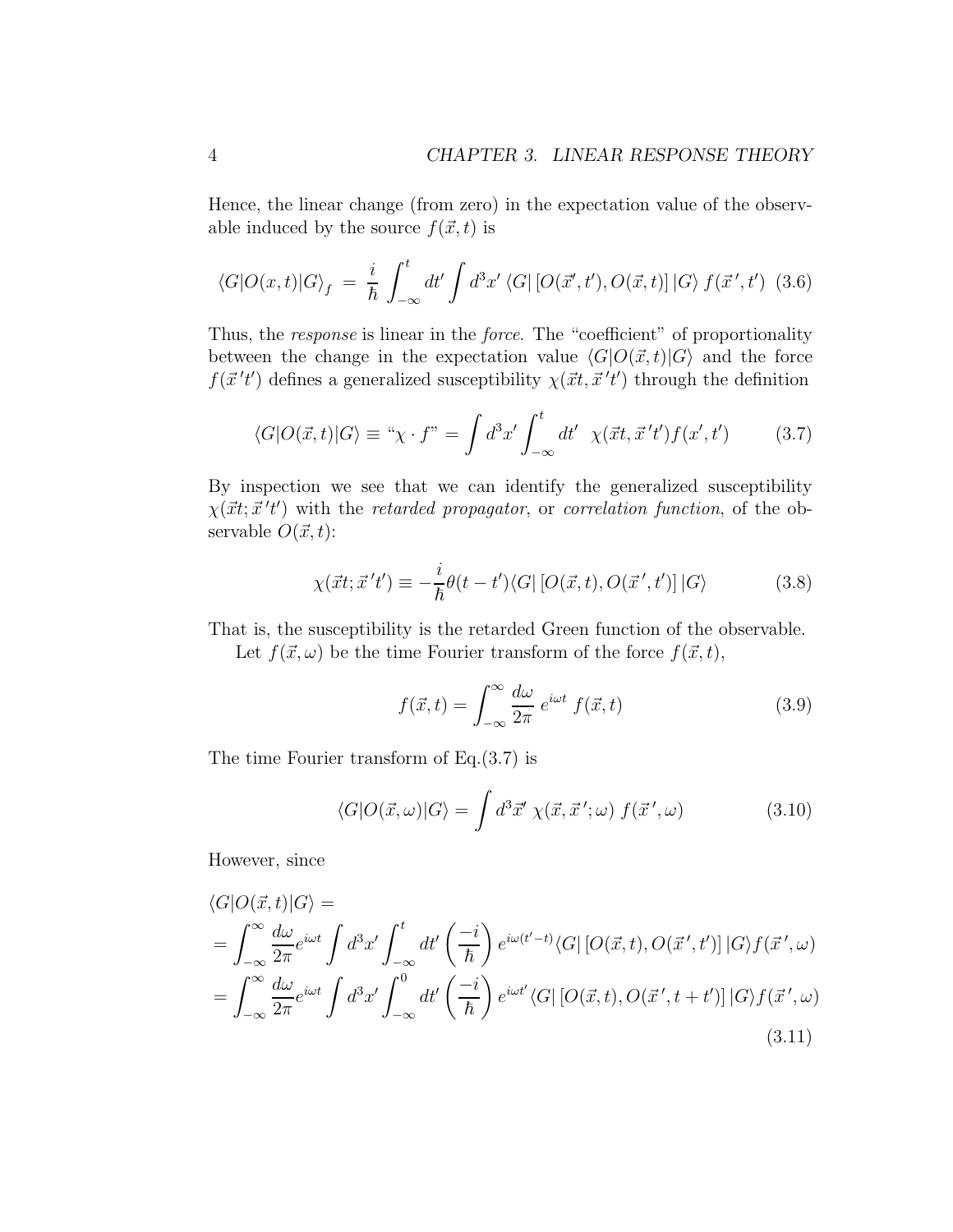we find

$$
\langle G|O(\vec{x},\omega)|G\rangle = \int d^3x' \left(\frac{-i}{\hbar}\right) \int_{-\infty}^0 dt' \langle G| \left[O(\vec{x},t), O(\vec{x}',t+t')\right] |G\rangle f(\vec{x}',\omega) \tag{3.12}
$$

Hence, the time-Fourier transform of the susceptibility becomes

$$
\chi(\omega; \vec{x}, \vec{x}') = -\frac{i}{\hbar} \int_{-\infty}^{0} d\tau e^{i\omega\tau} \langle G | [O(\vec{x}, t), O(\vec{x}'; t + \tau)] | G \rangle
$$
  

$$
\equiv -\frac{i}{\hbar} \int_{-\infty}^{0} d\tau e^{i\omega\tau} \langle G | [O(\vec{x}, 0), O(\vec{x}', \tau)] | G \rangle \qquad (3.13)
$$

Therefore, we find that the susceptibility  $\chi(\vec{x}, \vec{x}'; \omega)$  is given by

$$
\chi(\vec{x}, \vec{x}'; \omega) = -\frac{i}{\hbar} \int_{-\infty}^{0} d\tau \ e^{i\omega\tau} \langle G | [O(\vec{x}, 0), O(\vec{x}', \tau)] | G \rangle \qquad (3.14)
$$

This result is known as the Kubo Formula.

We just showed that the retarded Green function of the observable  $O(\vec{x}, t)$ ,

$$
\mathcal{D}_O^{\text{ret}}(x, x') = -i\theta(t - t') \langle G|[O(x), O(x')]|G\rangle \tag{3.15}
$$

is related to the generalized susceptibility,

$$
\chi(\omega; \vec{x}, \vec{x}') = \frac{1}{\hbar} \int_{-\infty}^{\infty} d\tau e^{i\omega\tau} \mathcal{D}_O^{\text{ret}}(x, x')
$$
(3.16)

Hence,

$$
\langle G|O(x)|G\rangle = \frac{1}{\hbar} \int_{-\infty}^{\infty} dt' \int d^3x' \mathcal{D}_O^{\text{ret}}(x, x') f(\vec{x}', t')
$$

$$
\equiv \frac{1}{\hbar} \int d^4x' \mathcal{D}_O^{\text{ret}}(x, x') f(x')
$$
(3.17)

where  $x \equiv (\vec{x}, t)$ . After a Fourier transform we get

$$
\langle G|O(\vec{p},\omega)|G\rangle = \frac{1}{\hbar} \mathcal{D}_O^{\text{ret}}(\vec{p},\omega) f(\vec{p},\omega)
$$
\n(3.18)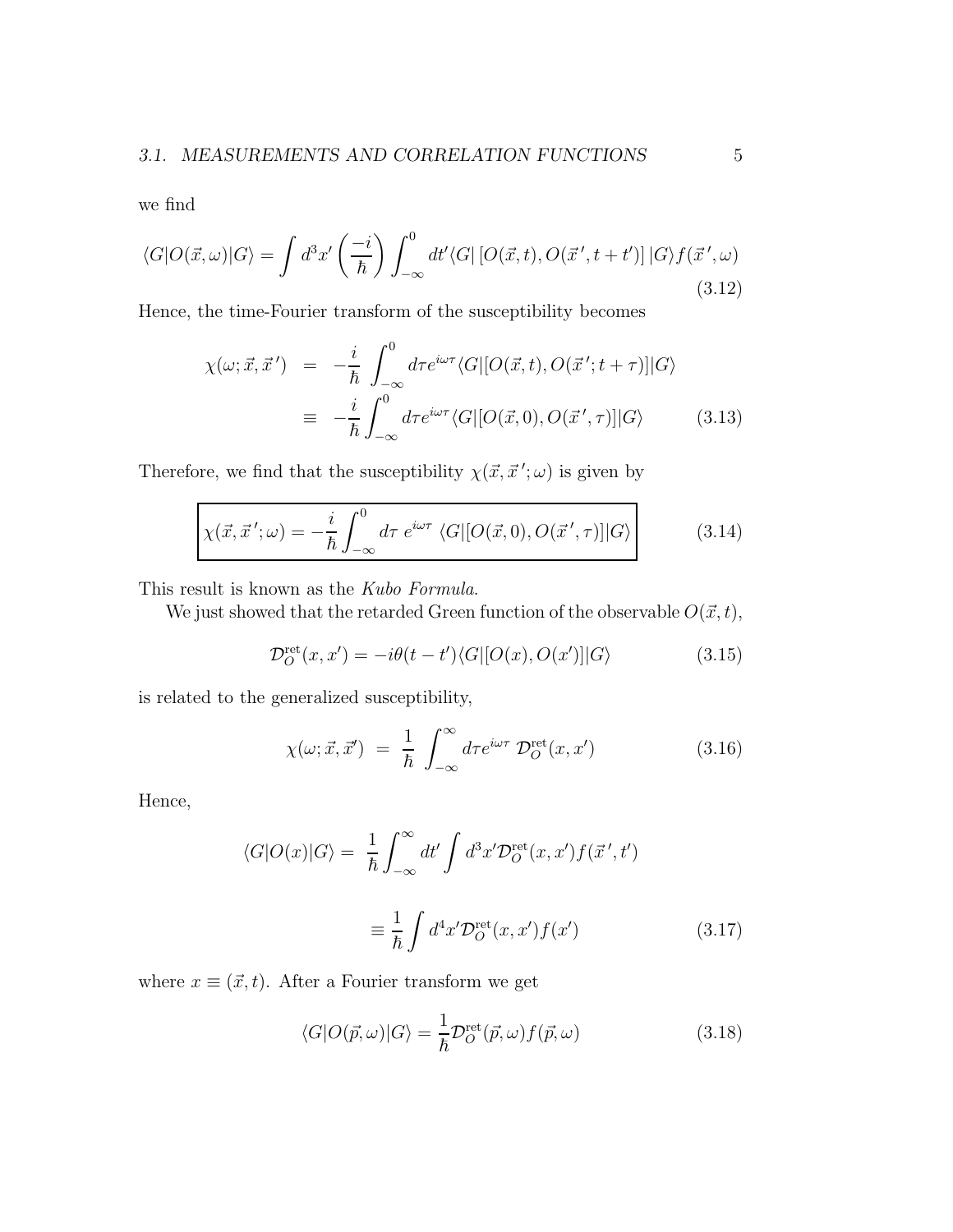In Fourier space, the generalized susceptibility  $\chi(\vec{p}, \omega)$  is

$$
\chi(\vec{p}, \omega) = \frac{\langle G|O(\vec{p}, \omega)|G\rangle}{f(\vec{p}, \omega)} = \frac{1}{\hbar} \mathcal{D}_O^{\text{ret}}(\vec{p}, \omega) \iff \chi = \frac{\text{``response''}}{\text{``force''}} \tag{3.19}
$$

In conclusion, the response functions of physical interest, and the associated measurable susceptibilities, are given in terms of the retarded Green functions of the physical observables. However, as we saw in the last section, what we can calculate more directly are the time-ordered Green functions, i.e. the propagators of the observables. we will show next that the analytic properties of these functions in the complex frequency (or energy) plane are such that there is an analytic continuation procedure relating the timeordered and the retarded Green functions. In addition, in practice we really are interested in knowing the physical susceptibilities and propagators not only in the ground state but also at non-zero temperature. Fortunately the analytic continuation will enable us to determine all these functions also at non-zero temperature.

## 3.2 Finite Temperature

All physical systems in thermal equilibrium are actually at finite temperature T. We will now show that there is a simple and straightforward way to adapt the  $T = 0$  methods to account for the effects of thermal fluctuations. We will assume throughout that the system is in *thermal equilibrium* with a heat bath at temperature T and at a fixed chemical potential  $\mu$ , *i.e.* we will treat the system in the Grand Canonical Ensemble. The Gibbs density matrix  $\rho_G$ and the Grand partition Function  $\mathcal{Z}_G$  are

$$
\rho_G \equiv e^{-\beta \left(H - \mu N\right)}, \qquad \mathcal{Z}_G = \text{Tr } \rho_G = e^{-\beta \Omega_G} \tag{3.20}
$$

where  $\beta = 1/(kT)$ , H is the Hamiltonian, N is the particle number operator, which commutes with the Hamiltonian,  $[N, H] = 0$ ,  $\mathcal{Z}_G$  is the grand partition function and  $\Omega_G$  is the grand potential (or thermodynamic potential). <sup>1</sup>

The thermal expectation value, i.e. the expectation value in the the grand

<sup>&</sup>lt;sup>1</sup>Recall that a chemical potential can *only* be defined for a *conserved* quantity, in this case the particle number operator N.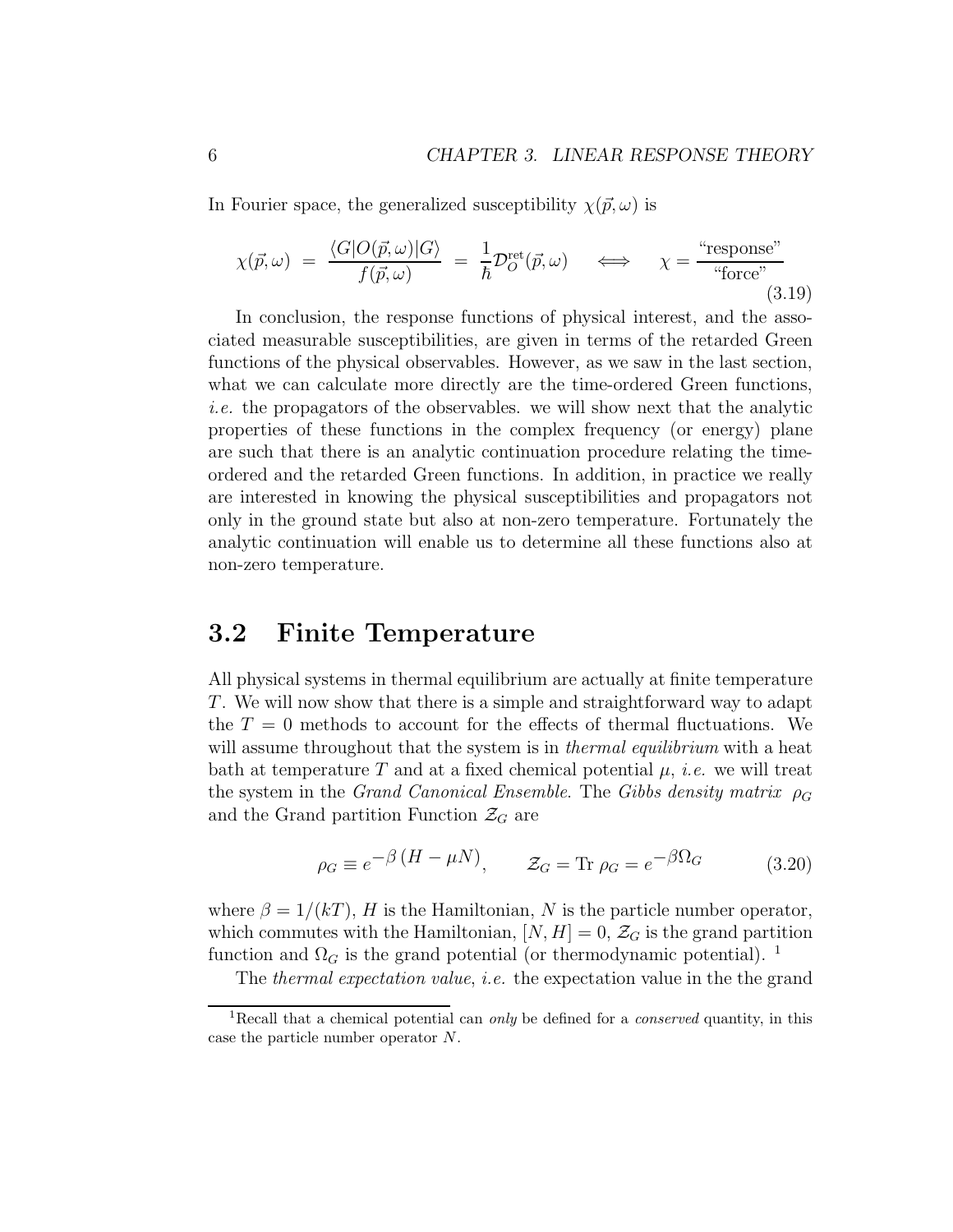#### 3.2. FINITE TEMPERATURE 7

canonical ensemble, of a physical local observable  $A(\vec{x}, t)$  is given by

$$
\left\langle A(\vec{x},t)\right\rangle = \frac{\text{Tr}\,\left(A(\vec{x},t)\,\rho_G\,\right)}{\text{Tr}\,\rho_G} \tag{3.21}
$$

Let  $\{\lambda\}$  be a complete set of eigenstates of the full Hamiltonian H and of the particle number operator N, with eigenvalues  $\{E_{\lambda}\}\$  and  $\{N_{\lambda}\}\$ . (Notice that since we are working in the grand canonical ensemble, necessarily the states  $\{|\lambda\rangle\}$  are states in Fock space.) Then, we can write the thermal average as

$$
\left\langle A(\vec{x},t)\right\rangle = \frac{\sum_{\lambda} \left\langle \lambda |A(\vec{x},t)|\lambda \right\rangle e^{-\beta(E_{\lambda} - \mu N_{\lambda})}}{\sum_{\lambda} e^{-\beta(E_{\lambda} - \mu N_{\lambda})}}\tag{3.22}
$$

Thus, in principle in order to compute a thermal average we will have to know first the quantum mechanical expectation value in each state and then compute the thermal average. Although this sounds rather laborious there are very direct ways to compute the thermal average directly. In what follows, as we did before, we will include the chemical potential term in the Hamiltonian,  $H \to H - \mu N$ , which now depends explicitly on the chemical potential  $\mu$ .

To calculate thermal averages it useful to define temperature correlation functions. Let  $A$  be the Schrödinger operator for an observable. We define a temperature variable  $\tau$ , with  $0 \leq \tau \leq \beta \hbar$  and the  $\tau$ -dependent operator  $A(\tau)$ 

$$
A(\tau) = e^{H\tau/\hbar} A e^{-H\tau/\hbar}
$$
 (3.23)

which is formally obtained by the analytic continuation to imaginary time  $\tau = it$  of the Heisenberg operator  $A(t)$ 

$$
A(t) = e^{iHt/\hbar} A e^{-iHt/\hbar}
$$
 (3.24)

(Notice that in general  $A^{\dagger}(\tau) \neq A(\tau)^{\dagger}$ .)

Likewise, the evolution operator  $U(t)$  of a quantum system in the Schrödinger picture, now becomes

$$
U(t) = e^{-iHt/\hbar} \to U_e(\tau) = e^{-H\tau/\hbar}
$$
\n(3.25)

In particular the Gibbs density matrix  $\rho_G(\beta)$  is

$$
\rho_G(\beta) = e^{-\beta H} = U_e(\beta \hbar) \tag{3.26}
$$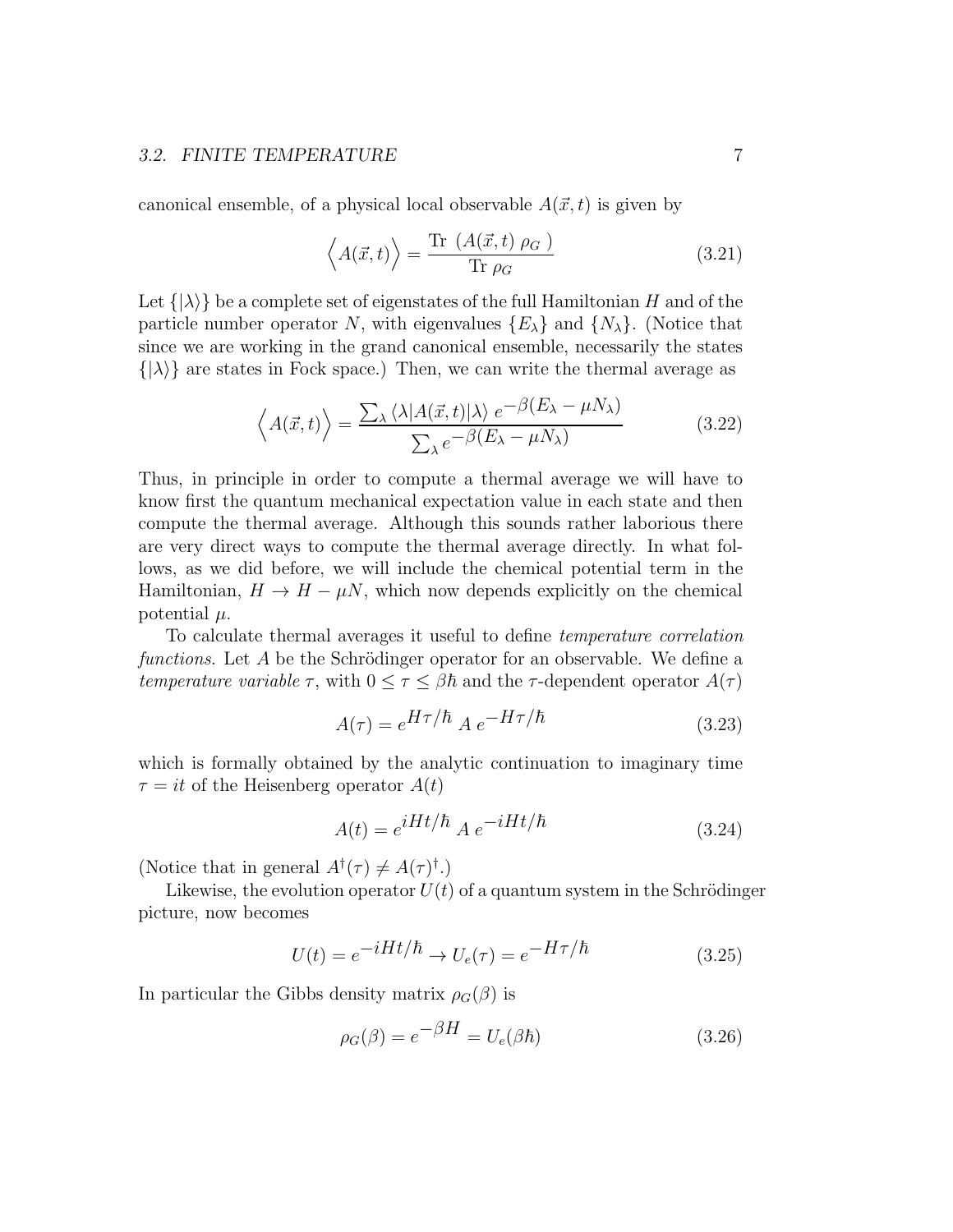Thus a quantum system in equilibrium at temperature T can be regarded (formally) as a the imaginary time evolution of a quantum system. In addition since the ensemble average is a trace in Fock space, the initial and finite states are the same state. In other words, the states obey periodic boundary conditions in the imaginary time coordinate  $\tau$ . Thus we will restrict the imaginary time variable to the range  $0 \leq \tau \leq \beta \hbar$ .

Much of what we did at  $T = 0$  can be done also at  $T \neq 0$ . In particular we can similarly define imaginary time ordered products of operators,  $T_{\tau}(A(\tau_1)B(\tau_2))$ , by analogy with time ordered products. The temperature Green function for the electron operator is defined as

$$
G_T^{\sigma\sigma'}(\vec{x},\tau;\vec{x}',\tau') = -\left\langle T_\tau(\psi_\sigma(\vec{x},\tau)\psi_{\sigma'}^\dagger(\vec{x}',\tau'))\right\rangle
$$
  
= 
$$
-\frac{\text{Tr}\left(T_\tau(\psi_\sigma(\vec{x},\tau)\psi_{\sigma'}^\dagger(\vec{x}',\tau'))\rho_G\right)}{\text{Tr}\rho_G}
$$
(3.27)

Due to the fact that we are computing a trace it is straightforward to show that, as a consequence of the fermionic statistics (and of the anticommutation relations of fermionic operators), the imaginary time propagator, the temperature Green function, for fermionic operators obeys anti*periodic* boundary conditions in imaginary time (independently on *both*  $\tau$ and  $\tau'$ ). Instead, the temperature Green function for *bosonic* operators obey periodic boundary conditions in imaginary time. Thus

$$
G_T(\vec{x}, \tau + \beta \hbar; \vec{x}', \tau') = \mp G_T(\vec{x}, \tau; \vec{x}', \tau')
$$
\n(3.28)

where  $(-)$  holds for fermions and  $(+)$  holds for bosons. These periodic and anti-periodic boundary conditions have important consequences. In particular, since the imaginary time interval is finite, the propagators can be expanded in Fourier series as

$$
G_T(\vec{x} - \vec{x}', \tau - \tau') = \sum_{n \in \mathbb{Z}} G_T(\vec{x} - \vec{x}', \omega_n) e^{i\omega_n(\tau - \tau')} \tag{3.29}
$$

Periodic and anti-periodic boundary conditions in  $\tau$  and in  $\tau'$  are satisfied if the frequencies  $\{\omega_n\}$ , where  $n \in \mathbb{Z}$ , are respectively given by

$$
\omega_n = \frac{2\pi}{\beta \hbar} n,
$$
 for bosons  

$$
\omega_n = \frac{2\pi}{\beta \hbar} \left( n + \frac{1}{2} \right),
$$
 for fermions (3.30)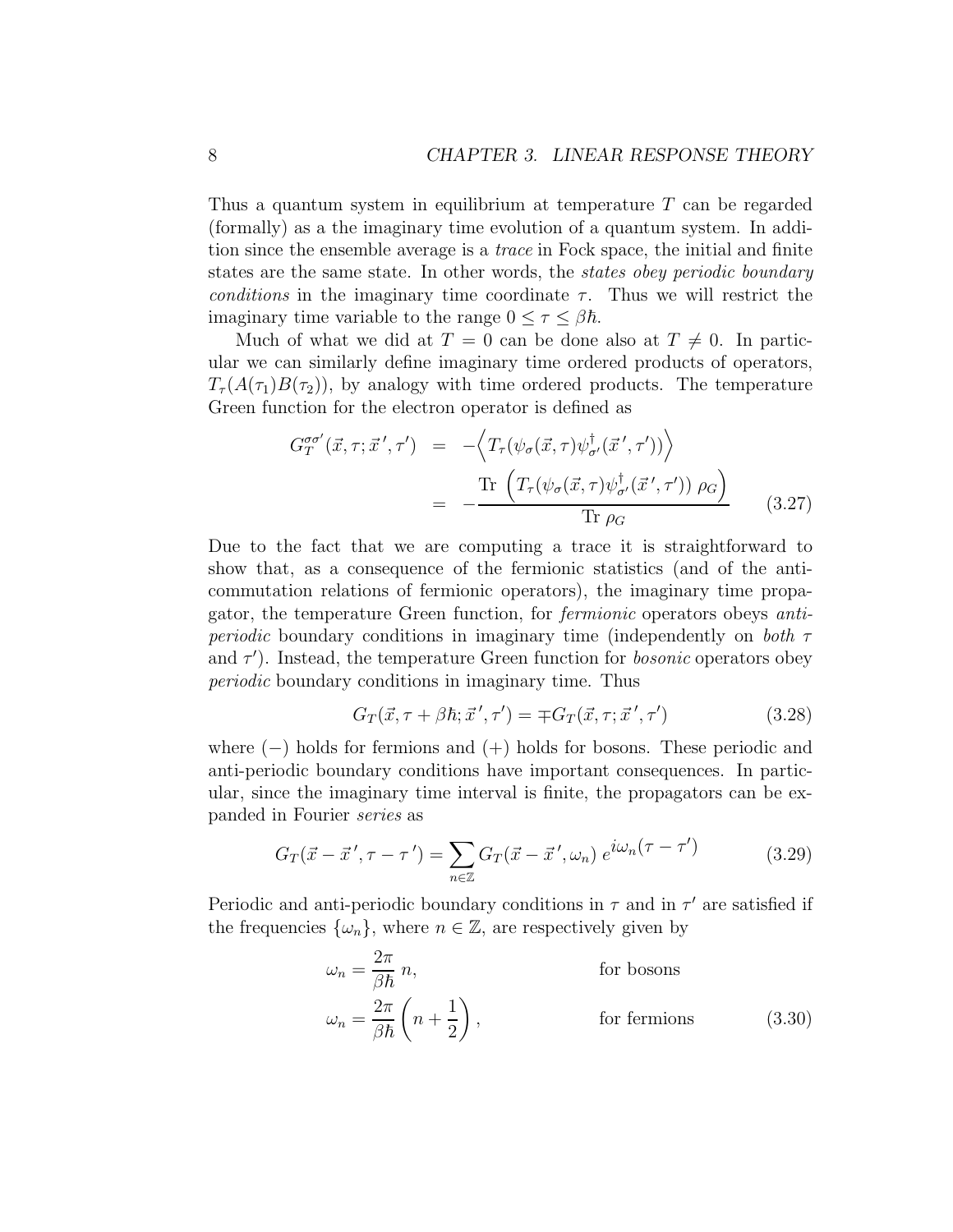

Figure 3.1: Poles on the imaginary frequency axis for (a) fermions and (b) bosons.

These considerations also apply to correlation functions which are always bosonic, even in a theory of fermions as they involve operators which are typically bilinear in fermions.

Since the temperature Green function is formally the analytic continuation of the time-ordered Green function to imaginary time, restricted to the imaginary time interval  $0 \leq \tau \leq \beta \hbar$ , its imaginary time Fourier transform (or series),  $G_F(\vec{x}-\vec{x}',\omega_n)$  can also be regarded as the analytic continuation from real frequency  $\omega$  to the imaginary frequency axis, restricted to the values  $i\omega_n$ discussed above for fermions and bosons (See Fig.3.1).

# **3.3** Green Functions at  $T \neq 0$

We will see now that there is a close relationship between the time-ordered, the retarded and the temperature propagators. The same considerations apply for the response and correlation functions. The key connection is the concept of the spectral function which describes the fluctuation spectrum. In particular, for the case of the response functions we will find a connection between the fluctuations and the dissipation in the system.

We will begin with the connection between the fermion propagator, the fermion retarded Green function and the fermion temperature propagator.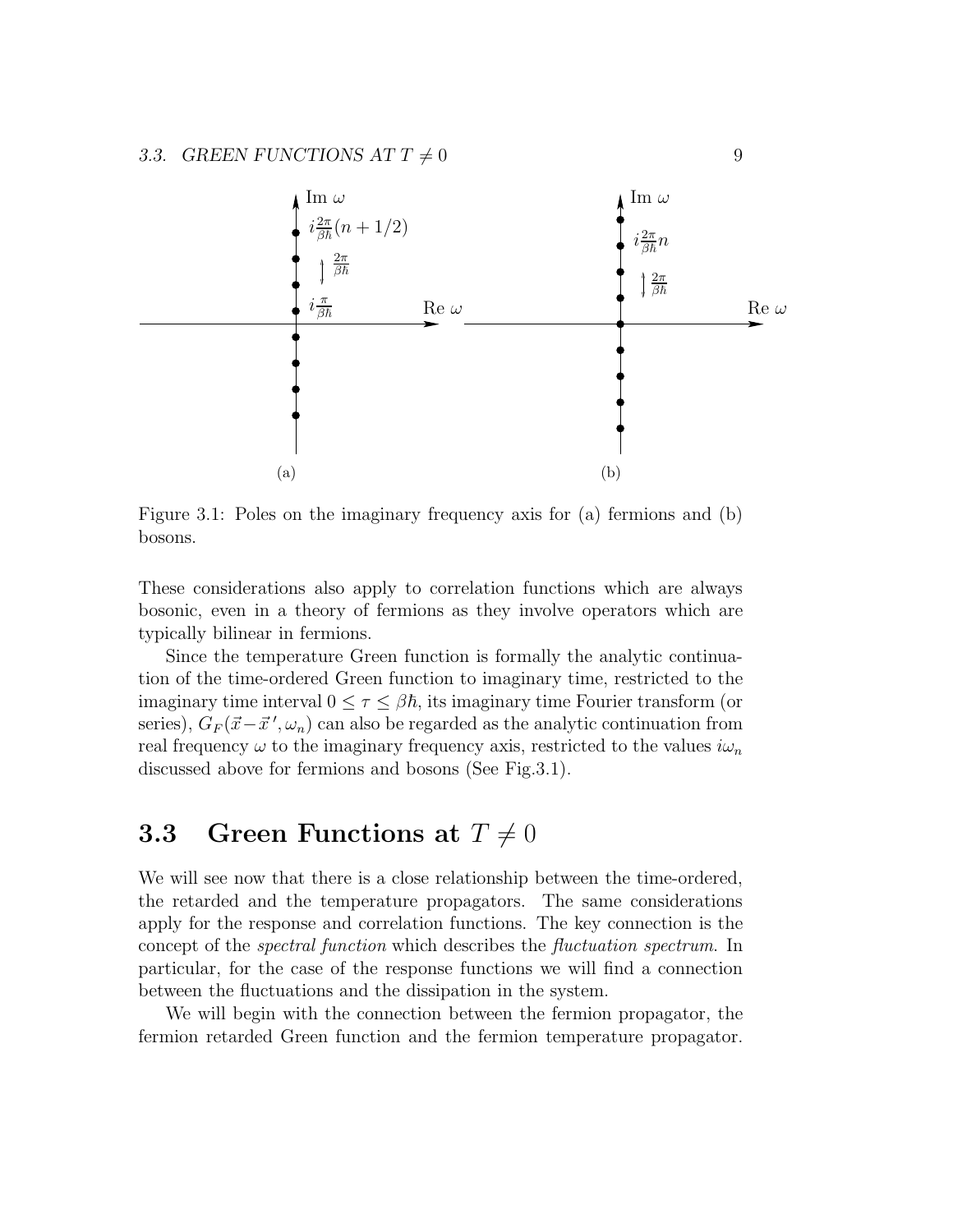To simplify matters I will drop the spin indices (which are easily restored) and focus on the time dependence. Except for straightforward sign changes the same ideas apply to the boson propagator. Here we will follow closely the discussion in Doniach and Sondheimer.

#### 3.3.1 Spectral Function

Let us define the fermion correlator  $G_{>}(\vec{x} - \vec{x}', t)$ 

$$
G_{>}(\vec{x} - \vec{x}',t) = \left\langle \psi(\vec{x},t) \; \psi^{\dagger}(\vec{x}',0) \right\rangle = \frac{\text{Tr} \left( e^{-\beta H} e^{iHt/\hbar} \psi(\vec{x}) e^{-iHt/\hbar} \psi^{\dagger}(\vec{x}') \right)}{\text{Tr} \; e^{-\beta H}}
$$
\n(3.31)

Notice that this is a thermal average of a product (not necessarily ordered!) of Heisenberg operators.

Let  $\{\vert \lambda \rangle\}$  be a complete set of eigenstates of the Hamiltonian in Fock space. Completeness means that the identity operator in Fock space can be expanded as

$$
1 = \sum_{\lambda} |\lambda\rangle\langle\lambda| \tag{3.32}
$$

Then, we can write the correlator as

$$
\langle \psi(\vec{x},t) \psi^{\dagger}(\vec{x}',0) \rangle = \frac{1}{\mathcal{Z}_G} \sum_{\lambda \lambda'} \langle \lambda | \psi^{\dagger}(\vec{x}') e^{-\beta H} | \lambda' \rangle \langle \lambda' | e^{iHt/\hbar} \psi(\vec{x}) e^{-iHt/\hbar} | \lambda \rangle
$$
  

$$
= \frac{1}{\mathcal{Z}_G} \sum_{\lambda \lambda'} e^{-\beta E_{\lambda'}} \langle \lambda | \psi^{\dagger}(\vec{x}') | \lambda' \rangle \langle \lambda' | \psi(\vec{x}) | \lambda \rangle e^{i(E_{\lambda'} - E_{\lambda})t/\hbar}
$$
(3.33)

where

$$
\mathcal{Z}_G = \sum_{\lambda} e^{-\beta E_{\lambda}} \tag{3.34}
$$

is the (grand) partition function.

Let  $J_1(\vec{x} - \vec{x}'; \omega)$  be the time Fourier transform of  $\langle \psi(\vec{x}, t) | \psi^\dagger(\vec{x}', 0) \rangle$ ,

$$
J_1(\vec{x} - \vec{x}'; \omega) = \int_{-\infty}^{\infty} \left\langle \psi(\vec{x}, t) \psi^{\dagger}(\vec{x}', 0) \right\rangle e^{i\omega t} dt
$$
  

$$
= \frac{1}{\mathcal{Z}_G} \sum_{\lambda \lambda'} e^{-\beta E_{\lambda'}} \langle \lambda | \psi^{\dagger}(\vec{x}') | \lambda' \rangle \langle \lambda' | \psi(\vec{x}) | \lambda \rangle 2\pi \delta(\frac{E_{\lambda'} - E_{\lambda}}{\hbar} + \omega)
$$
(3.35)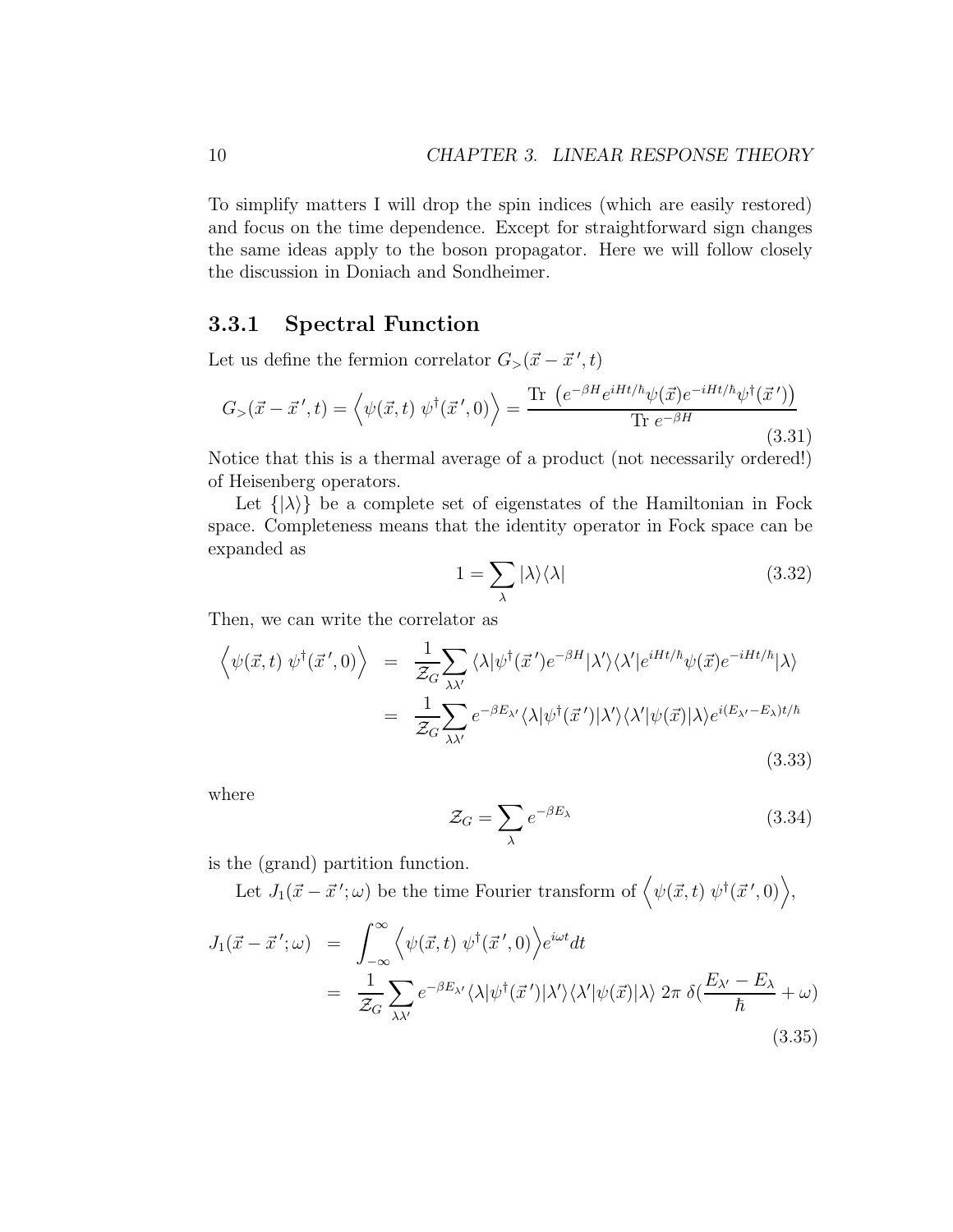#### 3.3. GREEN FUNCTIONS AT  $T \neq 0$  11

 $J_1(\vec{x}-\vec{x}';\omega)$  is the spectral function of the time correlator  $\langle \psi(\vec{x},t) \psi^\dagger(\vec{x}',0) \rangle$ .

Similarly we can also write the correlator  $G_<(\vec{x}-\vec{x}{\,}',t) = \left< \psi^\dagger(\vec{x}{\,}',0) \psi(\vec{x},t) \right>$ and its time Fourier transform  $J_2(\vec{x}, \vec{x}'; \omega)$ :

$$
J_2(\vec{x} - \vec{x}'; \omega) = \int_{-\infty}^{\infty} \left\langle \psi^{\dagger}(\vec{x}', 0) \psi(\vec{x}, t) \right\rangle e^{i\omega t} dt
$$
  

$$
= \frac{1}{\mathcal{Z}_G} \sum_{\lambda \lambda'} e^{-\beta E_{\lambda}} \langle \lambda | \psi^{\dagger}(\vec{x}') | \lambda' \rangle \langle \lambda' | \psi(\vec{x}) | \lambda \rangle 2\pi \delta(\frac{E_{\lambda'} - E_{\lambda}}{\hbar} + \omega)
$$
(3.36)

Using the properties of the Dirac  $\delta$ -function we get

$$
J_2(\vec{x} - \vec{x}'; \omega) = \frac{1}{\mathcal{Z}_G} \sum_{\lambda \lambda'} e^{-\beta (E_{\lambda'} + \hbar \omega)} \langle \lambda | \psi^{\dagger}(\vec{x}') | \lambda' \rangle \langle \lambda' | \psi(\vec{x}) | \lambda \rangle 2\pi \delta(\frac{E_{\lambda'} - E_{\lambda}}{\hbar} + \omega)
$$
  
=  $e^{-\beta \hbar \omega} J_1(\vec{x} - \vec{x}'; \omega)$  (3.37)

Notice that at  $T = 0$ , only the state  $|\lambda'\rangle = |G\rangle$  (the ground state) survives in sum over  $\lambda'$ . Thus, at  $T = 0$ ,  $J_1(\vec{x} - \vec{x}'; \omega)$  vanishes for  $\omega < 0$ , while  $J_2(\vec{x} - \vec{x}'; \omega)$  vanishes (at  $T = 0$ ) for  $\omega > 0$ .

### 3.3.2 The Retarded Green Function

Let us consider now the *retarded fermion Green function*  $G^R(\vec{x} - \vec{x}', t)$  (at finite temperature),

$$
G^{R}(\vec{x} - \vec{x}',t) = -i\theta(t)\Big\{\big\{\psi(\vec{x},t),\psi^{\dagger}(\vec{x}',0)\big\}\Big\}= -i\theta(t)\big(\langle\psi(\vec{x},t),\psi^{\dagger}(\vec{x}',0)\rangle + \langle\psi^{\dagger}(\vec{x}',0)\psi(\vec{x},t)\rangle\big)= -i\theta(t)\big(G_{>}(\vec{x} - \vec{x}',t) + G_{<}(\vec{x} - \vec{x}',t)\big)
$$
(3.38)

where we have used *anti-commutators* because we are dealing with fermion operators. For a bosonic operator we must replace the anticommutator by a commutator.

For a translationally invariant system we can clearly express the retarded Green function in terms of the spectral functions  $J_1(\vec{k}, \omega)$  and  $J_2(\vec{k}, \omega)$ , the space Fourier transforms of the functions  $J_1(\vec{x}, \vec{x}'; \omega)$  and  $J_2(\vec{x}, \vec{x}'; \omega)$  (where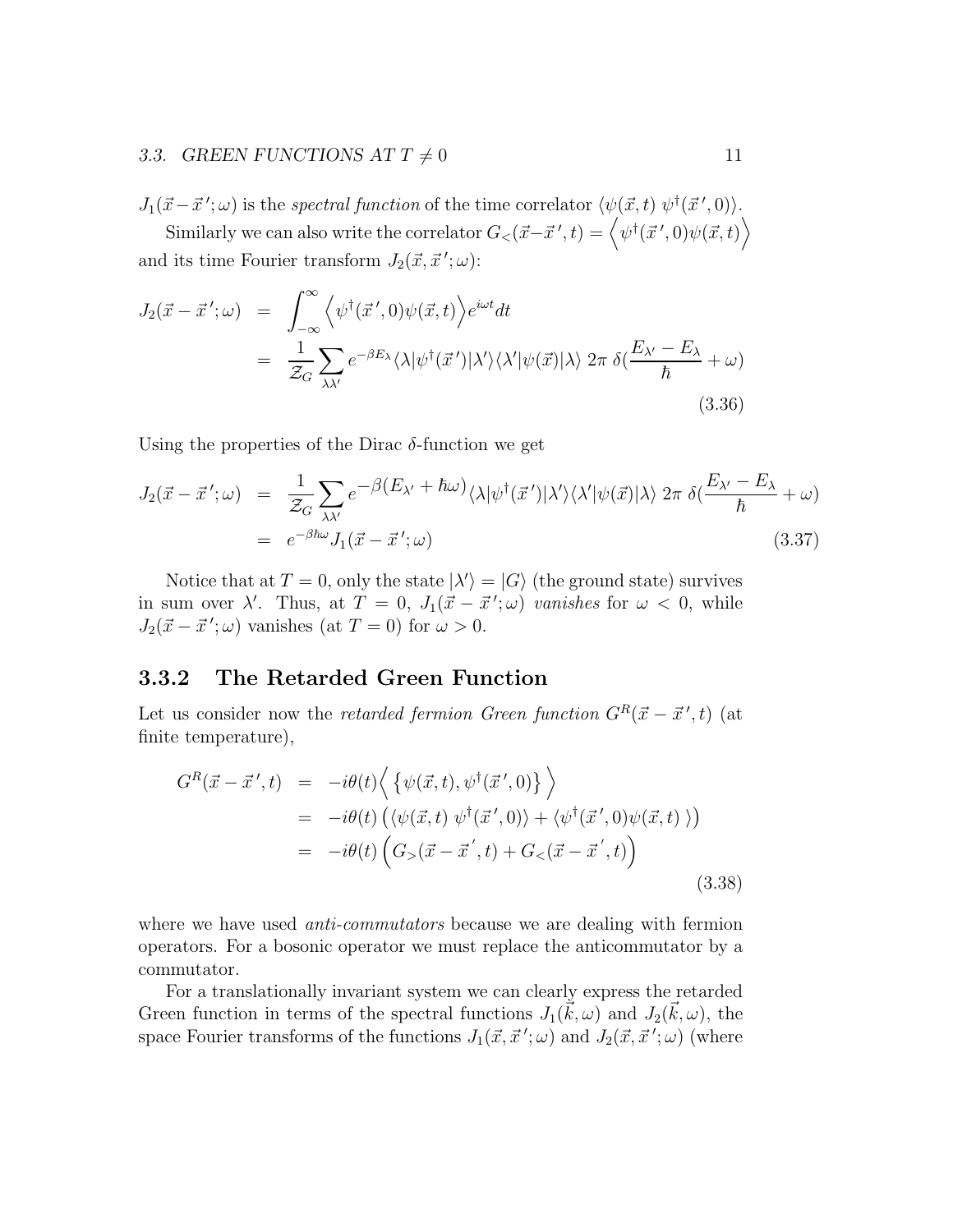#### 12 CHAPTER 3. LINEAR RESPONSE THEORY

 $k$  is the wave vector) defined above. To do that we will note that for the case of translationally invariant systems the Hamiltonian also commutes with the total linear momentum operator  $\vec{P}$ ,  $[\vec{P}, H] = 0$ , and hence the states  $\{|\lambda\rangle\}$ can also be chosen to be eigenstates of the linear momentum  $\vec{P}$ , with eigenvalues  $\{\vec{P}_{\lambda}\}\$ . If we now recall that since  $\vec{P}$  is the generator of infinitesimal translations in space, we can also write

$$
\psi(\vec{x}) = e^{i\vec{P}\cdot\vec{x}/\hbar}\psi(0)e^{-i\vec{P}\cdot\vec{x}/\hbar}
$$
\n(3.39)

Hence, in Fourier space, the spectral function  $J_1(\vec{k}, \omega)$  becomes

$$
J_1(\vec{k},\omega) = \frac{1}{\mathcal{Z}_G} \sum_{\lambda\lambda'} e^{-\beta E_{\lambda'}} |\langle \lambda' | \psi(0) | \lambda \rangle|^2 2\pi \delta(\frac{E_{\lambda'} - E_{\lambda}}{\hbar} + \omega) (2\pi)^3 \delta^{(3)}(\frac{\vec{P}_{\lambda'} - \vec{P}_{\lambda}}{\hbar} + \vec{k})
$$
\n(3.40)

where  $\vec{P}_{\lambda}$  and  $\vec{P}_{\lambda'}$  are the total linear momentum of the states  $|\lambda\rangle$  and  $|\lambda'\rangle$ . Notice that  $J_1(\vec{k}, \omega)$  is a real function.

By the same argument used above we also get

$$
J_2(\vec{k}, \omega) = e^{-\beta \hbar \omega} J_1(\vec{k}, \omega) \tag{3.41}
$$

Then, the retarded *fermion* Green function at  $T > 0$  is

$$
G^{R}(\vec{x},t;\vec{x}',0) = -i\theta(t)\int \frac{d^{3}k}{(2\pi)^{3}} \int_{-\infty}^{\infty} \frac{d\omega'}{2\pi} \left(J_{1}(\vec{k},\omega') + J_{2}(\vec{k},\omega')\right) e^{i(\vec{k}\cdot(\vec{x}-\vec{x}')-\omega't)} = -i\theta(t)\int \frac{d^{3}k}{(2\pi)^{3}} \int_{-\infty}^{\infty} \frac{d\omega'}{2\pi} \left(1 + e^{-\beta\hbar\omega'}\right)J_{1}(\omega') e^{i(\vec{k}\cdot(\vec{x}-\vec{x}')-\omega't)} \tag{3.42}
$$

Its Fourier transform  $G^R(\vec{k}, \omega)$  is

$$
G^{R}(\vec{k},\omega) = \int_{-\infty}^{\infty} \frac{d\omega'}{2\pi} \left(1 + e^{-\beta\hbar\omega'}\right) \frac{J_{1}(\vec{k},\omega')}{\omega - \omega' + i\eta}
$$
(3.43)

(where  $\eta \to 0^+$ ). This function has poles in the lower half plane Im $\omega < 0$ .

We will now use the fact that  $J_1(\vec{k}, \omega)$  is a real function and the property

$$
\lim_{\eta \to 0^+} \frac{1}{x + i\eta} = \mathcal{P}\frac{1}{x} - i\pi \delta(x) \tag{3.44}
$$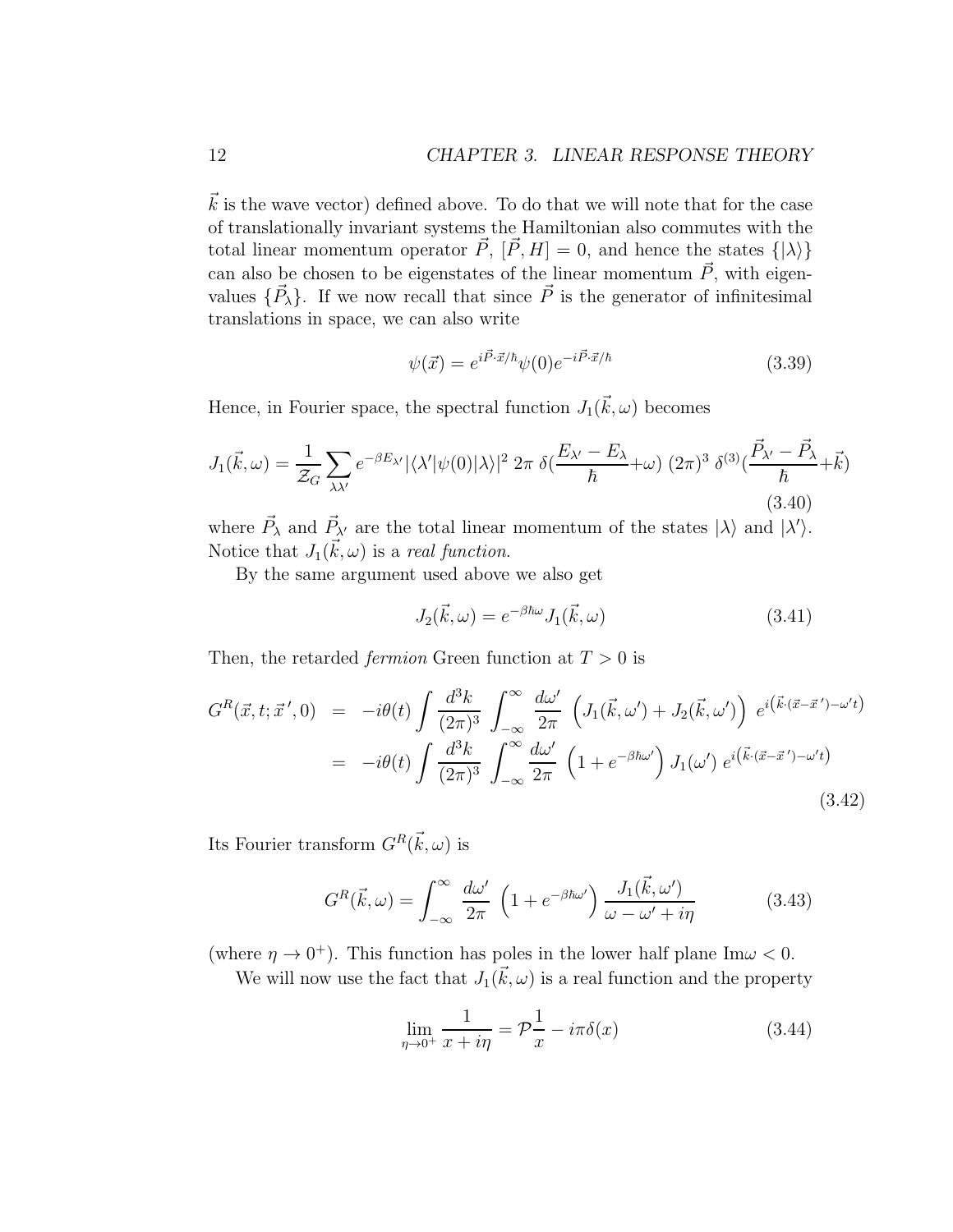### 3.3. GREEN FUNCTIONS AT  $T \neq 0$  13

where  $x$  is real and

$$
\mathcal{P}\frac{1}{x} = \lim_{\eta \to 0^+} \frac{x}{x^2 + \eta^2}
$$
\n(3.45)

is the principal value of  $1/x$ , to show that

$$
\text{Im } G^{R}(\vec{k}, \omega) = -\pi \int_{-\infty}^{\infty} \frac{d\omega'}{2\pi} \left( 1 + e^{-\beta \hbar \omega'} \right) J_{1}(\vec{k}, \omega') \, \delta(\omega - \omega')
$$
\n
$$
= -\frac{1}{2} \left( 1 + e^{-\beta \hbar \omega} \right) J_{1}(\vec{k}, \omega) \tag{3.46}
$$

Hence we obtain

$$
J_1(\vec{k}, \omega) = -\left(\frac{2}{1 + e^{-\beta \hbar \omega}}\right) \operatorname{Im} G^R(\vec{k}, \omega) \tag{3.47}
$$

For a bosonic operator, and in particular this will apply to the generalized susceptibilities, the corresponding relation between the spectral function  $J_1(\vec{k}, \omega)$  and the imaginary part of the Green function is

$$
J_1(\vec{k}, \omega) = -\left(\frac{2}{1 - e^{-\beta \hbar \omega}}\right) \operatorname{Im} G^R(\vec{k}, \omega) \tag{3.48}
$$

## 3.3.3 The Time-Ordered (Feynman) Fermion Propagator

Let us consider now the Feynman fermion propagator (also at  $T > 0$ )

$$
G_F(\vec{x} - \vec{x}', t) = -i \langle T(\psi(\vec{x}, t)\psi^\dagger(\vec{x}', 0) \rangle \tag{3.49}
$$

where we use a fermion time-ordered product. It can also be expressed in terms of the spectral function  $J_1(\vec{x} - \vec{x}'; \omega)$  and of its Fourier transform (in space)  $J_1(\vec{k}, \omega)$ :

$$
G_F(\vec{x} - \vec{x}', t) = -i\theta(t) \int_{-\infty}^{\infty} \frac{d\omega'}{2\pi} J_1(\vec{x} - \vec{x}', \omega') e^{-i\omega' t}
$$

$$
+i\theta(-t) \int_{-\infty}^{\infty} \frac{d\omega'}{2\pi} J_2(\vec{x} - \vec{x}', \omega') e^{-i\omega' t}
$$
(3.50)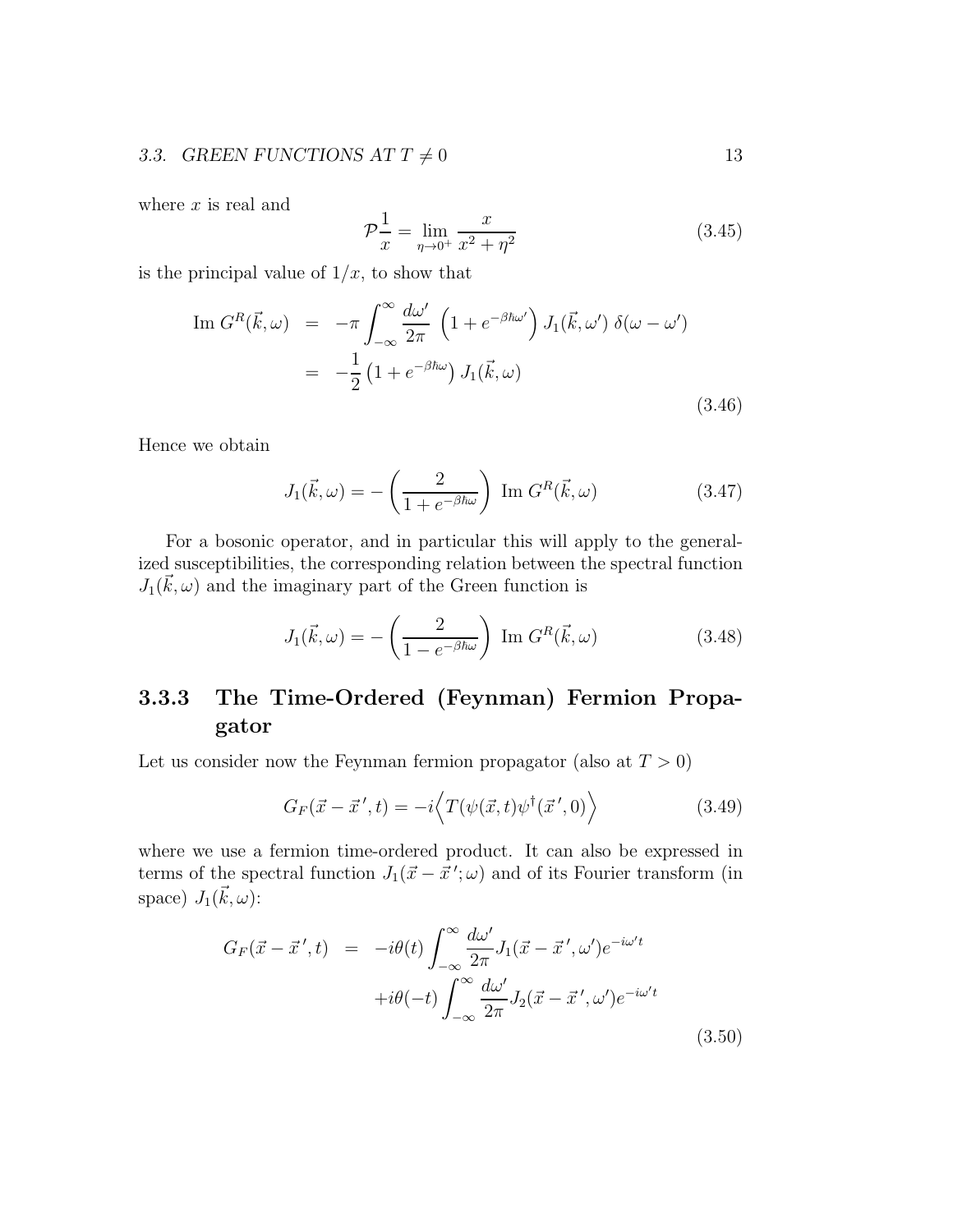and its time (and space) Fourier transform

$$
G_F(\vec{k},\omega) = \int_{-\infty}^{\infty} \frac{d\omega'}{2\pi} \left\{ \frac{J_1(\vec{k},\omega')}{\omega - \omega' + i\eta} + \frac{J_2(\vec{k},\omega')}{\omega - \omega' - i\eta} \right\}
$$
  

$$
= \int_{-\infty}^{\infty} \frac{d\omega'}{2\pi} J_1(\vec{k},\omega') \left\{ \frac{1}{\omega - \omega' + i\eta} + \frac{e^{-\beta\hbar\omega'}}{\omega - \omega' - i\eta} \right\}
$$
(3.51)

which has poles both in the upper and in the lower half of the complex  $\omega$ plane. Thus, contrary to the retarded Green function, the Feynman propagator is not analytic on either half plane.

Since  $J_1(\vec{k}, \omega)$  is real, we get

$$
\operatorname{Re} G^{R}(\vec{k}, \omega) = \operatorname{Re} G_{F}(\vec{k}, \omega) = \mathcal{P} \int_{-\infty}^{\infty} \left( 1 + e^{-\beta \hbar \omega'} \right) \frac{J_{1}(\vec{k}, \omega')}{\omega - \omega'} \frac{d\omega'}{2\pi}
$$
 (3.52)

and

$$
\text{Im } G^R(\vec{k}, \omega) = -\frac{1}{2} \left( 1 + e^{-\beta \hbar \omega} \right) J_1(\vec{k}, \omega)
$$
\n
$$
\text{Im } G_F(\vec{k}, \omega) = -\frac{1}{2} \left( 1 - e^{-\beta \hbar \omega} \right) J_1(\vec{k}, \omega) \tag{3.53}
$$

which imply that the real and imaginary parts of the retarded and time ordered functions are related by

$$
\operatorname{Re} G^{R}(\vec{k}, \omega) = \operatorname{Re} G_{F}(\vec{k}, \omega)
$$
  
\n
$$
\operatorname{Im} G^{R}(\vec{k}, \omega) = \coth(\frac{\beta \hbar \omega}{2}) \operatorname{Im} G_{F}(\vec{k}, \omega)
$$
\n(3.54)

At  $T=0$ ,

$$
\text{Im } G^R(\vec{k}, \omega) = \text{sign}(\omega) \text{ Im } G_F(\vec{k}, \omega) \tag{3.55}
$$

Finally the real and imaginary parts of the retarded (and time-ordered) Green function are related by the Kramers-Kronig relation

$$
\operatorname{Re} G^{R}(\vec{k}, \omega) = -\mathcal{P} \int_{-\infty}^{\infty} \frac{d\omega'}{\pi} \frac{\operatorname{Im} G^{R}(\vec{k}, \omega')}{\omega - \omega'} \tag{3.56}
$$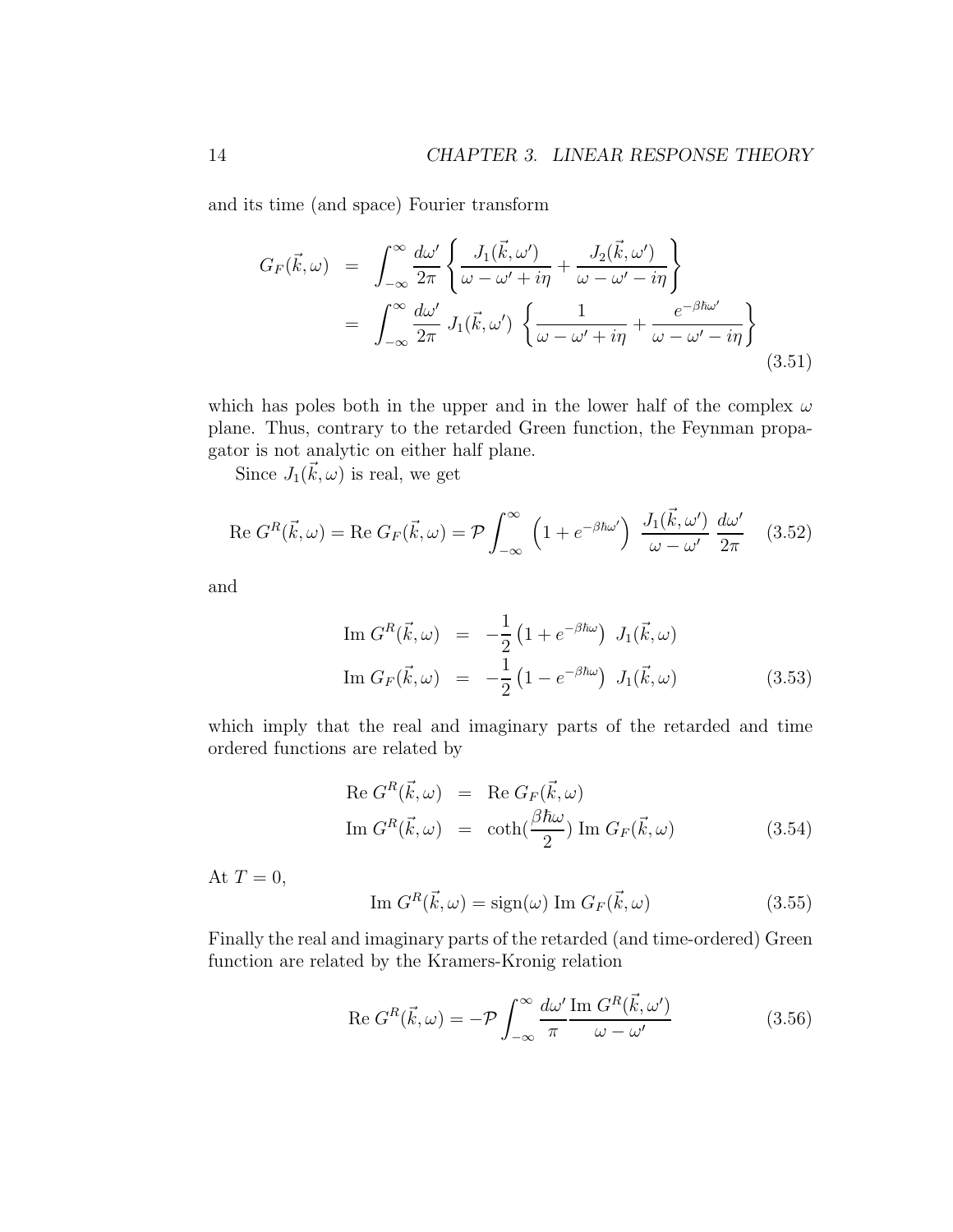#### 3.3.4 The temperature Green Function

The temperature Green function  $G_T(\vec{x}-\vec{x}{\,}\,',\tau)$  is the time-ordered propagator in imaginary time  $\tau$ ,

$$
G_T(\vec{x} - \vec{x}', \tau) = -\langle T_\tau(\psi(\vec{x}, \tau)\psi^\dagger(\vec{x}', 0)) \rangle \tag{3.57}
$$

where  $T_{\tau}$  is the imaginary time ordering operator, and  $0 \leq \tau \leq \beta \hbar$ . Hence

$$
G_T(\vec{x} - \vec{x}', \tau) = -\theta(\tau) \langle \psi(\vec{x}, \tau) \psi^\dagger(\vec{x}', 0) \rangle + \theta(-\tau) \langle \psi^\dagger(\vec{x}', 0) \psi(\vec{x}, \tau) \rangle \tag{3.58}
$$

Once again we expand the thermal expectation values in terms of complete sets of states  $\{|\lambda\rangle\}$ , to obtain

$$
\langle \psi(\vec{x}, \tau) \psi^{\dagger}(\vec{x}', 0) \rangle = \frac{1}{\mathcal{Z}_G} \sum_{\lambda \lambda'} e^{-\beta E_{\lambda'}} \langle \lambda | \psi^{\dagger}(\vec{x}') | \lambda' \rangle \langle \lambda' | \psi(\vec{x}) | \lambda \rangle e^{\tau (E_{\lambda'} - E_{\lambda})/\hbar}
$$

$$
\langle \psi^{\dagger}(\vec{x}', 0) \psi(\vec{x}, \tau) \rangle = \frac{1}{\mathcal{Z}_G} \sum_{\lambda \lambda'} e^{-\beta E_{\lambda}} \langle \lambda | \psi^{\dagger}(\vec{x}') | \lambda' \rangle \langle \lambda' | \psi(\vec{x}) | \lambda \rangle e^{\tau (E_{\lambda'} - E_{\lambda})/\hbar}
$$
(3.59)

Since the temperature (or imaginary time) fermion Green function is antiperiodic in time,  $G_T(\vec{x} - \vec{x}', \tau) = -G_T(\vec{x} - \vec{x}', \tau + \beta \hbar)$ , it can be expanded in Fourier series with coefficients

$$
G_{T}(\vec{x} - \vec{x}', \omega_{n}) = \frac{1}{\beta \hbar} \int_{0}^{\beta \hbar} d\tau \ e^{-i\omega_{n}\tau} \ G_{T}(\vec{x} - \vec{x}', \tau)
$$
  
\n
$$
= \frac{1}{\beta \hbar} \int_{0}^{\beta \hbar} d\tau \ e^{-i\omega_{n}\tau} \ \langle \psi(\vec{x}, \tau) \psi^{\dagger} \vec{x}' \rangle \rangle
$$
  
\n
$$
= -\frac{1}{\beta \hbar \mathcal{Z}_{G}} \sum_{\lambda \lambda'} \langle \lambda | \psi^{\dagger}(\vec{x}') | \lambda' \rangle \langle \lambda' | \psi(\vec{x}) | \lambda \rangle \left\{ \frac{e^{-\beta E_{\lambda}} + e^{-\beta E_{\lambda'}}}{E_{\lambda'} - E_{\lambda} - i\hbar \omega_{n}} \right\}
$$
(3.60)

where  $\omega_n = \frac{2\pi}{\beta \hbar} (n + 1/2)$ .

In Fourier space we find

$$
G_T(\vec{k}, \omega_n) = -\frac{1}{\beta \hbar} \int_{-\infty}^{\infty} \frac{d\omega'}{2\pi} \left( \frac{J_1(\vec{k}, \omega') + J_2(\vec{k}, \omega')}{-i\omega_n - \omega'} \right)
$$
  

$$
= -\frac{1}{\beta \hbar} \int_{-\infty}^{\infty} \frac{d\omega'}{2\pi} \left( 1 + e^{-\beta \hbar \omega'} \right) \frac{J_1(\vec{k}, \omega')}{-i\omega_n - \omega'}
$$
(3.61)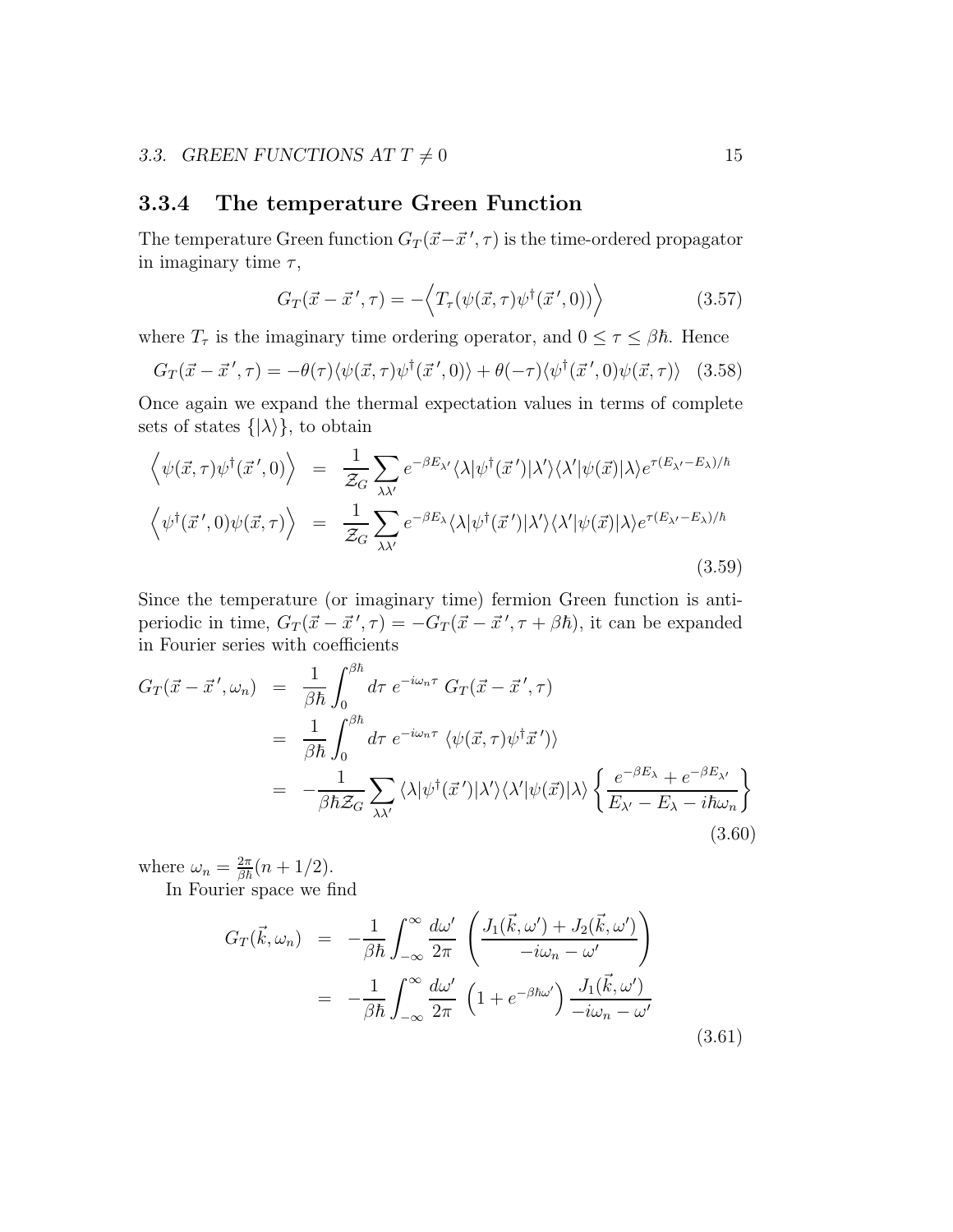

Figure 3.2: Analytic continuation to real frequency at finite temperature.

Thus, the temperature Green function  $G_T(\vec{k}, \omega_n)$  can also be determined from the spectral function  $J_1(\vec{k}, \omega)$ .

Furthermore, if we now compare this result with the analogous expression for the retarded Green function  $G^R(\vec{k}, \omega)$  we see that

$$
G^{R}(\vec{k}, -i\omega_{n}) = -\beta \hbar G_{T}(\vec{k}, \omega_{n})
$$
\n(3.62)

Hence,  $G_R(\vec{k}, \omega)$  is the analytic continuation of  $-\beta \hbar G_T(\vec{k}, \omega_n)$  to a patch of the complex plane, that includes the imaginary axis:

$$
-i\omega_n \to \omega + i\eta \Rightarrow -\beta \hbar G_T(\vec{k}, \omega_n) \to G^R(\vec{k}, \omega)
$$
 (3.63)

Since  $G_T(\vec{k}, \omega_n)$  is known only for a discrete set of frequencies on the imaginary axis,  $\{\omega_n\}$ , this procedure amounts to an analytic continuation from the imaginary frequency axis to the whole complex frequency plane, and thus to the real axis. (See Fig.3.2)

Thus we have now a direct way to compute these functions

- 1. We first compute the temperature Green function  $G_T(\vec{k}, \omega_n)$
- 2. Next, by analytic continuation we find the retarded Green function  $G^R(\vec{k},\omega)$
- 3. The spectral function  $J_1(\vec{k}, \omega)$  is obtained from the imaginary part of the retarded Green function.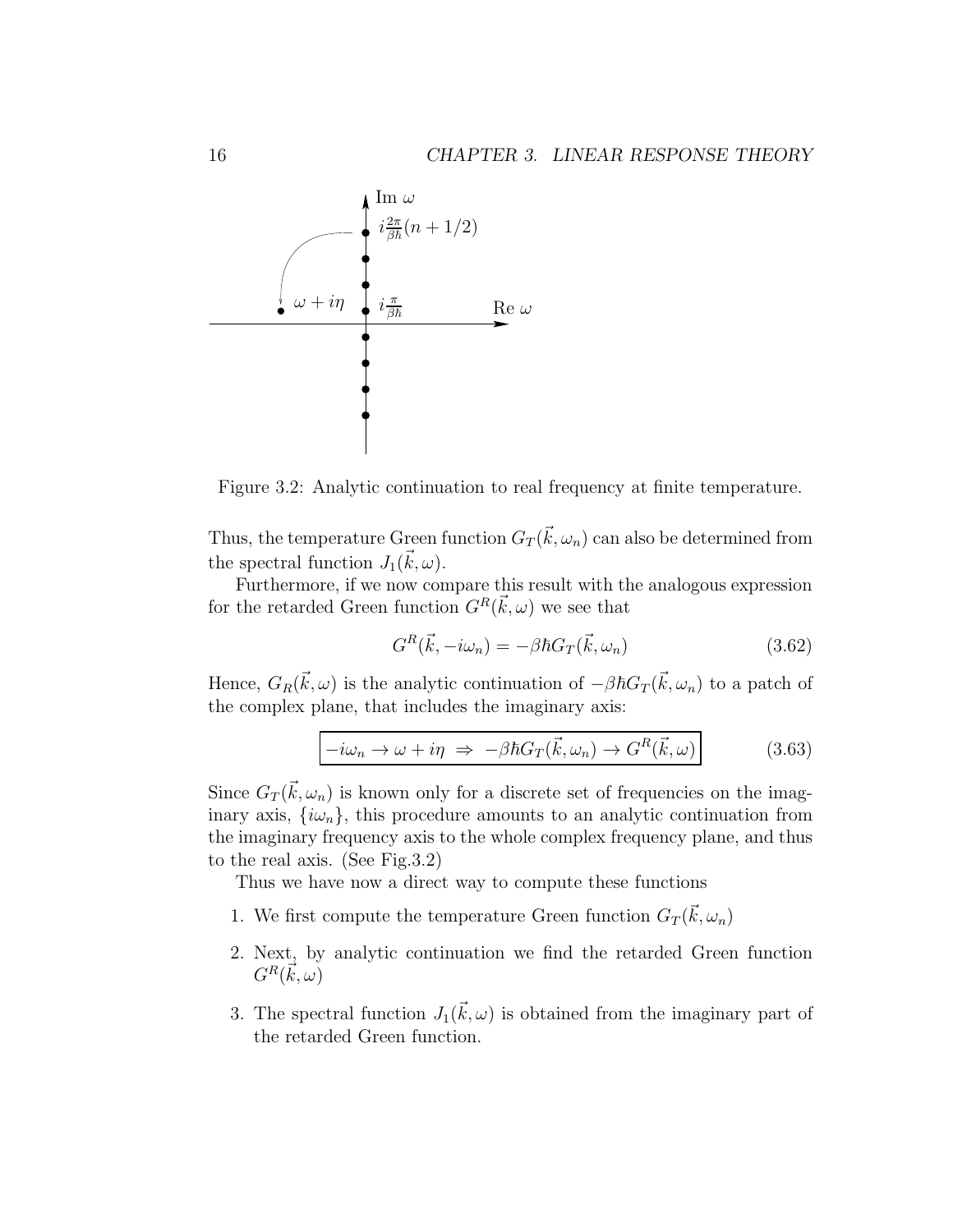#### 3.4. DISSIPATION AND RESPONSE 17

4. The time-ordered and the retarded Green functions are both determined in terms on the spectral function

# 3.4 Dissipation and Response

We will now extend these ideas to response functions. We will find along the way a very important result known as the fluctuation-dissipation theorem.

We will begin by considering first a very simple problem. Imagine that we have a classical linear harmonic oscillator, represented by a coordinate  $x(t)$ . The oscillator has mass m and natural frequency  $\omega_0$ . The oscillator is in thermal equilibrium with a bath represented by a set of random timedependent "internal forces"  $F_{\text{int}}(t)$ , which represent the collisions between the degrees of freedom of the bath with the oscillator. Thus in equilibrium the classical equation of motion of the oscillator is

$$
m\frac{d^2x(t)}{dt^2} + m\omega_0^2 x(t) = F_{\text{int}}(t)
$$
\n(3.64)

We will now imagine that we act with an external force  $F_{ext}(t)$  on the oscillator. <sup>2</sup> The average non-equilibrium displacement (averaged with respect to the random internal forces) which we will denote by  $\langle x(t) \rangle_{\text{n.e.}}$ , is linearly related to the external force by an expression of the form

$$
\langle x(t) \rangle_{\text{n.e.}} = \int_{-\infty}^{\infty} \bar{\chi}(t, t') F_{\text{ext}}(t') dt' \qquad (3.65)
$$

The equation of motion in the presence of the external force is

$$
m\frac{d^2x(t)}{dt^2} + m\omega_0^2 x(t) = F_{\text{int}}(t) + F_{\text{ext}}(t)
$$
\n(3.66)

so that on average we have

$$
m\left\langle \frac{d^2x(t)}{dt^2} \right\rangle_{\text{n.e.}} + m\omega_0^2 \langle x(t) \rangle_{\text{n.e.}} = \langle F_{\text{int}}(t) \rangle_{\text{n.e.}} + F_{\text{ext}}(t) \tag{3.67}
$$

where we have used the fact that, in the presence of the external force, the average effect of the internal forces, which we define as friction, does not

<sup>2</sup>Notice that in the presence of the external force, the system (the oscillator) is no longer in equilibrium.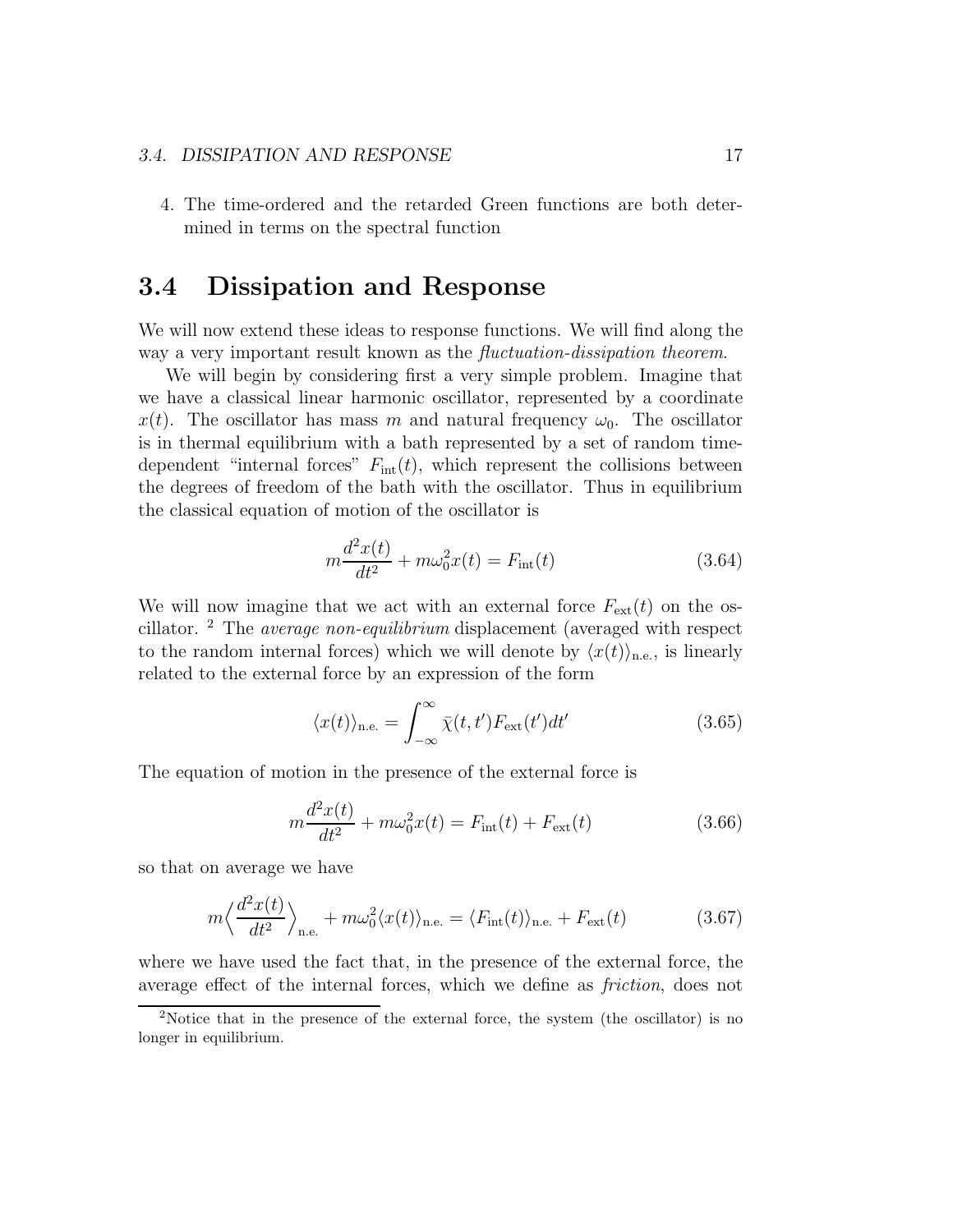vanish,  $\langle F_{\text{int}}(t)\rangle_{\text{n.e.}} \neq 0$ . In simple phenomenological models we normally use the "constitutive relation" which asserts that the friction force is a linear function of the velocity of the oscillator

$$
\langle F_{\rm int}(t) \rangle_{\rm n.e.} = -m\gamma \langle \frac{dx(t)}{dt} \rangle_{\rm n.e.} \tag{3.68}
$$

where  $\gamma$  is the friction constant. The equation of motion now is

$$
m\left\langle \frac{d^2x(t)}{dt^2} \right\rangle_{\text{n.e.}} + m\gamma \left\langle \frac{dx(t)}{dt} \right\rangle_{\text{n.e.}} + m\omega_0^2 \langle x(t) \rangle_{\text{n.e.}} = F_{\text{ext}}(t) \tag{3.69}
$$

Hence,  $\bar{\chi}(t,t')$  satisfies

$$
m\frac{d^2\bar{\chi}(t,t')}{dt^2} + m\gamma\frac{d\bar{\chi}(t,t')}{dt} + m\omega_0^2\bar{\chi}(t,t') = \delta(t-t')
$$
 (3.70)

which is to say that  $\bar{\chi}(t, t') = \bar{\chi}(t - t')$  is the retarded Green function for this non-equilibrium system.

It is straightforward to show that  $\bar{\chi}(t-t')$  has the integral representation

$$
\bar{\chi}(t-t') = -\frac{1}{m} \int_{-\infty}^{\infty} \frac{d\omega}{2\pi} \frac{e^{-i\omega(t-t')}}{\omega^2 - \omega_0^2 + i\gamma\omega}
$$
(3.71)

where the integration runs along the real axis on any path in the upper half plane. Thus, the real and imaginary parts of its Fourier transform,  $\chi'(\omega)$  and  $\chi''(\omega)$ , in this simple problem are, respectively, given by

$$
\chi'(\omega) = \frac{\omega_0^2 - \omega^2}{m\left[ (\omega^2 - \omega_0^2)^2 + (\gamma\omega)^2 \right]}
$$
\n(3.72)

$$
\chi''(\omega) = \frac{\omega \gamma}{m \left[ \left( \omega^2 - \omega_0^2 \right)^2 + \left( \gamma \omega \right)^2 \right]}
$$
(3.73)

As usual,  $\chi'(\omega)$  and  $\chi''(\omega)$  obey the Kramers-Kronig relation.

Using Cauchy's Theorem we can define a function  $\chi(z)$  where z is a complex number,

$$
\chi(z) = \int_{-\infty}^{\infty} \frac{d\omega}{2\pi} \frac{\chi(\omega)}{\omega - z} = \int_{-\infty}^{\infty} \frac{d\omega}{\pi} \frac{\chi''(\omega)}{\omega - z}
$$
(3.74)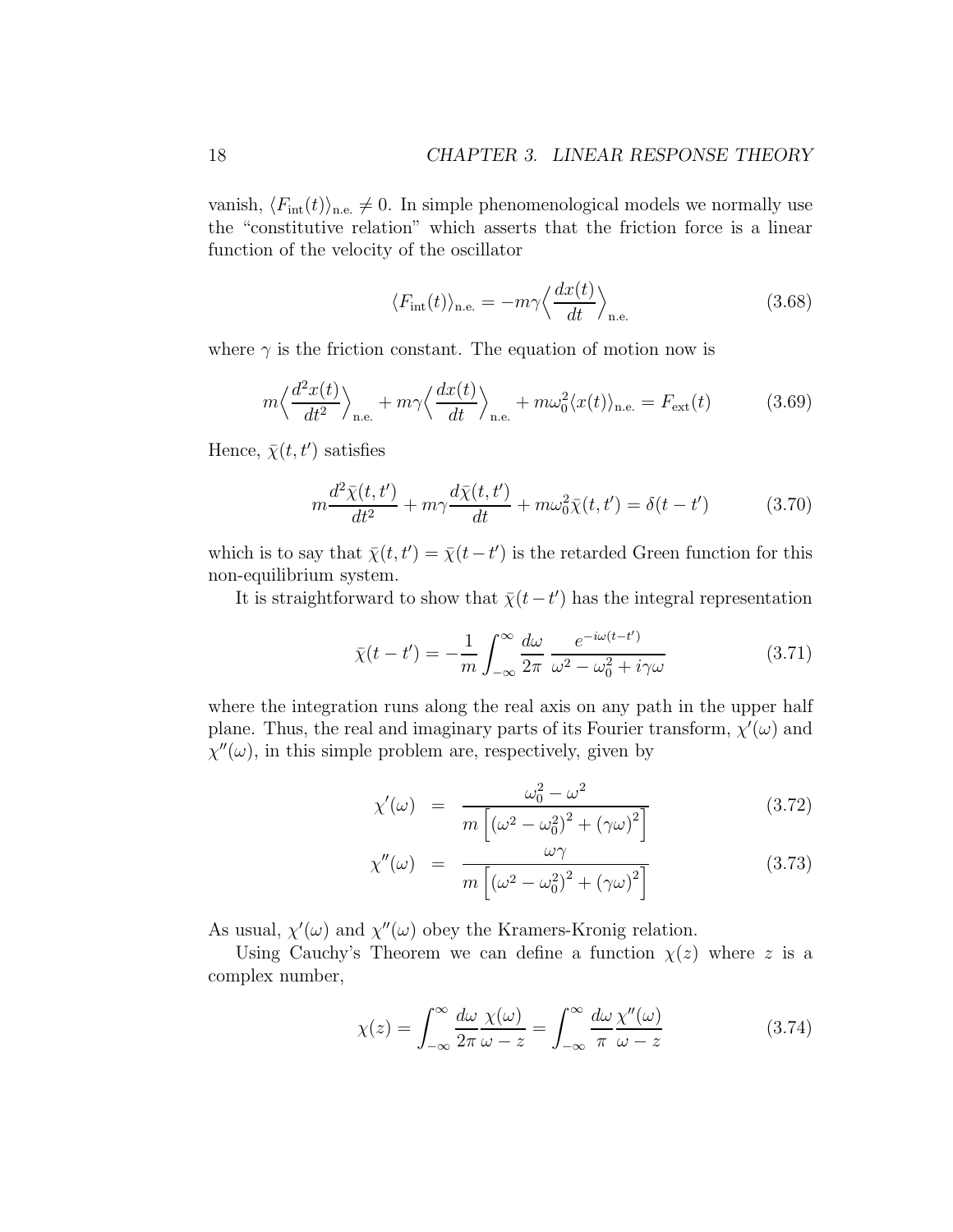where z is in the upper half plane,  $\text{Im} z > 0$ . By explicit calculation we find

$$
\chi(z) = -\frac{1}{m} \frac{1}{z^2 - \omega_0^2 - i\gamma z} \tag{3.75}
$$

which does not have a pole on either half plane but instead a *branch cut* along the real axis, with discontinuity  $2\chi''(\omega)$ . Notice that the branch cut arises only in the presence of a finite damping coefficient  $\gamma$ . In other words, it is due to the existence of friction forces.

We will now show that  $\chi''(\omega)$  represents the *dissipation*. Let us compute the work done by the external force, per unit time,

$$
-\frac{dW}{dt} = F_{\text{ext}} \left\langle \frac{dx(t)}{dt} \right\rangle_{\text{n.e.}} = F_{\text{ext}}(t) \int_{-\infty}^{\infty} dt' \frac{d\chi}{dt}(t - t') F_{\text{ext}}(t')
$$

$$
= \int_{-\infty}^{\infty} \frac{d\omega'}{2\pi} e^{-i\omega t} F_{\text{ext}}(t) \left(-i\omega'\right) \chi(\omega') \int_{-\infty}^{\infty} dt' e^{i\omega' t'} F_{\text{ext}}(t')
$$
(3.76)

For a "monochromatic" force  $F_{ext}(t) = \text{Re}(\mathcal{F}_{ext}e^{i\omega t})$ , the power dissipated, averaged over one cycle, is

$$
-\frac{\overline{dW}}{dt} = \frac{\omega}{2} \chi''(\omega) \overline{F_{\text{ext}}^2(t)} \tag{3.77}
$$

where we used that  $\chi''(\omega) = -\chi''(-\omega)$ , which holds for this simple model but it is more generally true. Hence, we see that the dissipated power is proportional to  $\chi''(\omega)$ , *i.e.* to the discontinuity across the branch cut. In particular this simple model suggests that there is a direct connection between dissipation and susceptibilities. This result is actually quite general and we will identify the imaginary part of the response functions with the dissipative response.

### 3.5 The Fluctuation-Dissipation Theorem

Let us now return to the discussion of the *response functions*. As we saw above, even in Fermi systems the response functions are related to correlators of bosonic operators  $(e.g. 1)$  bilinears of Fermi operators). In particular, for a general bosonic operator  $O(\vec{x}, t)$ , the generalized susceptibility  $\chi(\vec{x}, t; \vec{x}', t')$  is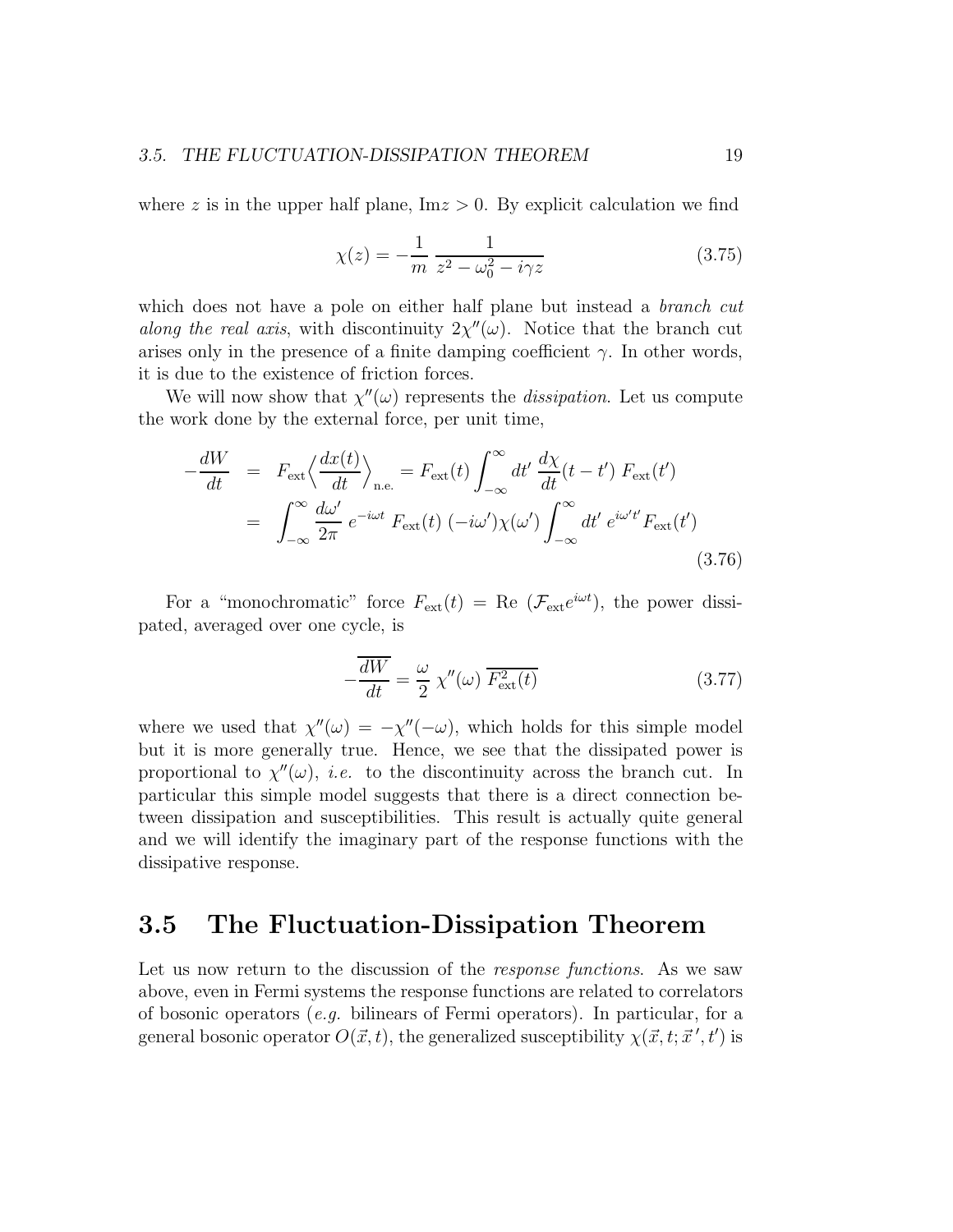simply related to the retarded Green function  $\mathcal{D}^{\text{ret}}(\vec{x}, t; \vec{x}', t')$  for the operator  $O(\vec{x}, t)$ :

$$
\chi(\vec{x}, t; \vec{x}', t') = \frac{1}{\hbar} \mathcal{D}^{\text{ret}}(\vec{x}, t; \vec{x}', t')
$$
\n(3.78)

This relation is also correct at finite temperature  $T$ . Thus, just as in the case of the fermion correlators, we will need the connection between the retarded, time-ordered and temperature correlation functions. These relations are very similar expect for minor changes due to Bose statistics. We will not repeat all the arguments and we will instead just write down the important results. Just as in the fermionic case, the key concept is the *spectral function*.

Thus, for a general bosonic operator  $O(\vec{x}, t)$  we define the correlators  $\mathcal{D}_{>}(\vec{x}-\vec{x}',t), \mathcal{D}_{<}(\vec{x}-\vec{x}',t), \mathcal{D}^{\text{ret}}(\vec{x}-\vec{x}',t), \mathcal{D}_{F}(\vec{x}-\vec{x}',t) \text{ and } \mathcal{D}_{T}(\vec{x}-\vec{x}',\tau),$ by the thermal averages

$$
\mathcal{D}_{>}(\vec{x} - \vec{x}',t) = \left\langle O(\vec{x},t)O(\vec{x}',0) \right\rangle
$$
\n
$$
\mathcal{D}_{<}(\vec{x} - \vec{x}',t) = \left\langle O(\vec{x}',0) O(\vec{x},t) \right\rangle
$$
\n
$$
\mathcal{D}^{\text{ret}}(\vec{x} - \vec{x}',t) = -i\theta(t) \left\langle \left[ O(\vec{x}',t), O(\vec{x},0) \right] \right\rangle
$$
\n
$$
\mathcal{D}_{F}(\vec{x} - \vec{x}',t) = -i \left\langle T(O(\vec{x}',t), O(\vec{x},0)) \right\rangle
$$
\n
$$
\mathcal{D}_{T}(\vec{x} - \vec{x}',\tau) = \left\langle T_{\tau}(O(\vec{x}',\tau), O(\vec{x},0)) \right\rangle
$$
\n(3.79)

The spectral functions  $J_1(\vec{k}, \omega)$  and  $J_2(\vec{k}, \omega)$  are once again the space and time Fourier transforms of the correlators  $D_{>}(\vec{x} - \vec{x}', t)$  and  $\mathcal{D}_{<}(\vec{x} - \vec{x}', t)$ respectively:

$$
J_1(\vec{k}, \omega) = \mathcal{D}_>(\vec{k}, \omega)
$$
  
\n
$$
J_2(\vec{k}, \omega) = \mathcal{D}_(<\vec{k}, \omega)
$$
 (3.80)

which obey

$$
J_2(\vec{k}, \omega) = e^{-\beta \hbar \omega} J_1(\vec{k}, \omega)
$$
\n(3.81)

However, since the operators  $O(\vec{x}, t)$  are bosonic (that is, they obey commutation relations), the temperature Green function obeys periodic boundary conditions in imaginary time,  $\mathcal{D}_T(\vec{x} - \vec{x}', \tau + \beta \hbar) = \mathcal{D}_T(\vec{x} - \vec{x}', \tau)$ . This condition, which implies that the Matusbara frequencies now take the values  $\omega_n = \frac{2\pi}{\beta \hbar} n$ , where  $n \in \mathbb{Z}$ , has important consequences. In particular,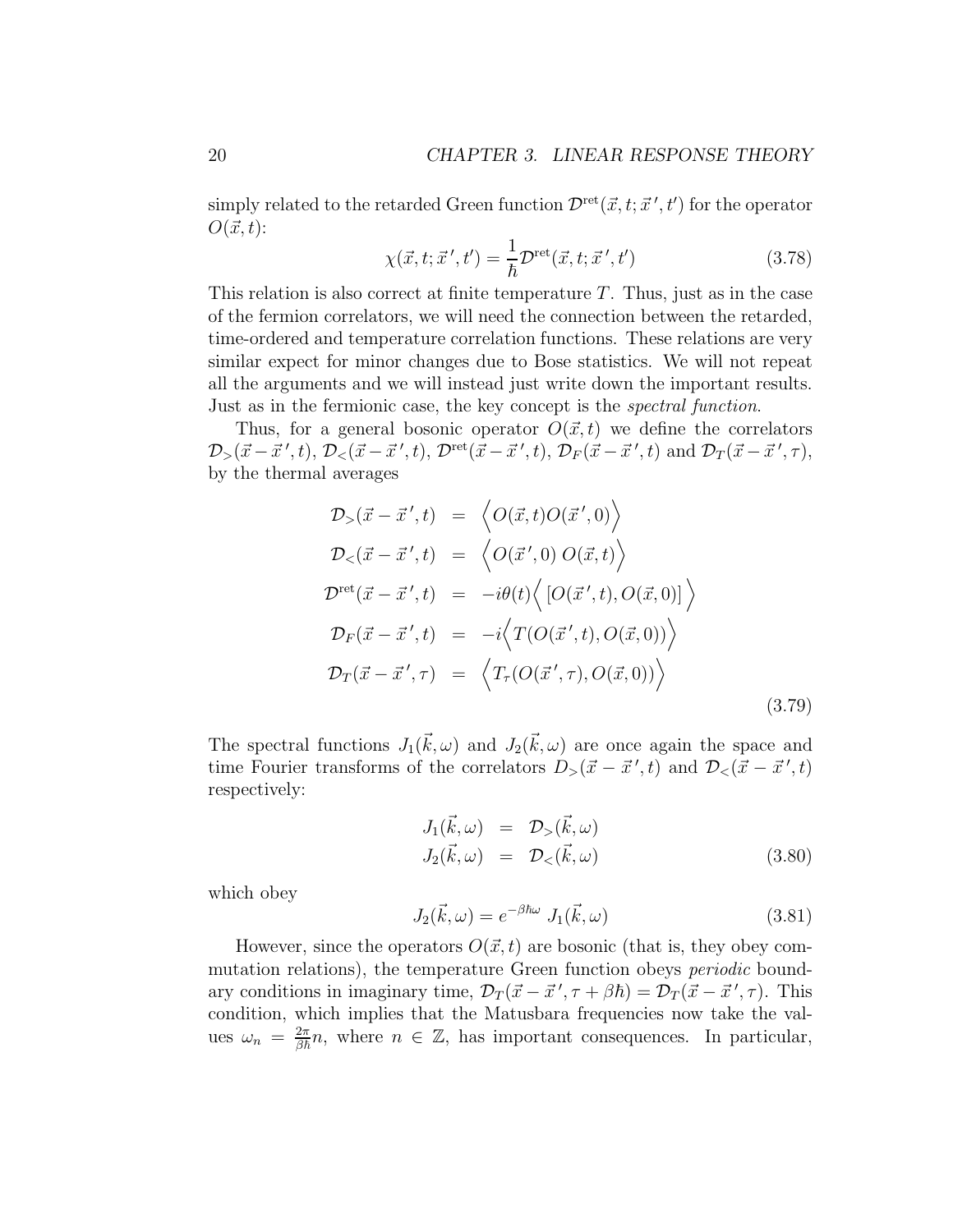paraphrasing what we did for the Fermi case, we now find that the spectral function  $J_1(\vec{k}, \omega)$  and the imaginary part of the Fourier transform of the retarded Green function Im  $\mathcal{D}^{\text{ret}}(\vec{k}, \omega)$  are related by

$$
J_1(\vec{k}, \omega) = -\frac{2}{1 - e^{-\beta \hbar \omega}} \text{Im } \mathcal{D}^{\text{ret}}(\vec{k}, \omega)
$$
 (3.82)

In particular, this relation implies that the dissipative component of the dynamical susceptibility  $\chi''(\vec{k}, \omega)$  is proportional to the spectral function  $J_1(\vec{k}, \omega),$ 

$$
\chi''(\vec{k},\omega) = -\frac{\hbar}{2} \left( 1 - e^{-\beta \hbar \omega} \right) J_1(\vec{k},\omega) \tag{3.83}
$$

This relation is known as the *Fluctuation-Dissipation Theorem*.

On the other hand the retarded and time ordered Green functions are now related by

$$
ReDret(\vec{k}, \omega) = Re\mathcal{D}_F(\vec{k}, \omega)
$$
 (3.84)

$$
\mathrm{Im}D^{\mathrm{ret}}(\vec{k},\omega) = \tanh(\frac{\beta\hbar\omega}{2})\mathrm{Im}\mathcal{D}_F(\vec{k},\omega) \tag{3.85}
$$

Also, just as in the fermionic case, the real and imaginary parts of the retarded correlation function are related by the usual Kramers-Kronig relation

Re 
$$
\mathcal{D}^{\text{ret}}(\vec{k}, \omega) = -\mathcal{P} \int_{-\infty}^{\infty} \frac{d\omega'}{\pi} \frac{\text{Im } \mathcal{D}^{\text{ret}}(\vec{k}, \omega')}{\omega - \omega'}
$$
 (3.86)

Finally, the temperature Green function  $\mathcal{D}_T(\vec{k},\omega_n)$ , where  $\omega_n = \frac{2\pi}{\beta \hbar} n$ , is related to the spectral function by the integral transform

$$
\mathcal{D}_T(\vec{k}, \omega_n) = -\frac{1}{\beta \hbar} \int_{-\infty}^{\infty} \frac{d\omega'}{2\pi} \left(1 - e^{-\beta \hbar \omega'}\right) \frac{J_1(\vec{k}, \omega')}{-i\omega_n - \omega'} \tag{3.87}
$$

Thus, here too, all the correlation functions of interest can be found by the same analytic continuation procedure we already discussed for fermions. The bosonic nature of the correlation functions follows form (a) the physically correct spectral functions and (b) the temperature-dependent prefactors in the integrand of this equation.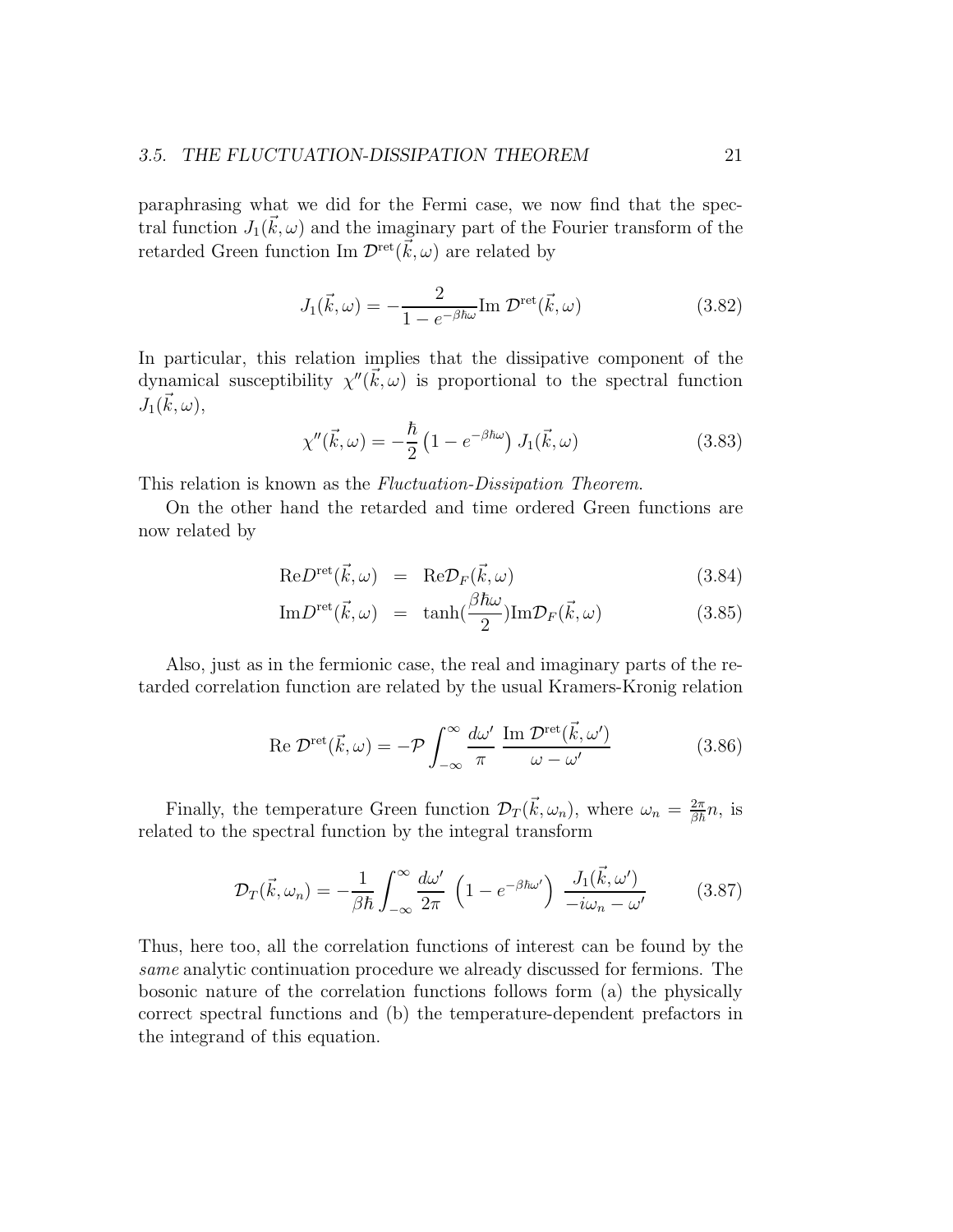## **3.6 Perturbation Theory for**  $T > 0$

We will now discuss briefly perturbation theory at finite temperature  $T$ . The approach is very similar to what we did at  $T = 0$ .

Let is consider a system with Hamiltonian  $H = H_0 + H_1$ . We will be interested in the fermion temperature Green function  $G_T(\vec{x} - \vec{x}', \tau)$ 

$$
G_T(\vec{x} - \vec{x}', \tau - \tau') = \left\langle T_\tau(\psi(\vec{x}, \tau))\psi^\dagger(\vec{x}', \tau') \right\rangle \tag{3.88}
$$

for a system described by the Hamiltonian H.

We now introduce a representation analogous to the interaction representation but for  $T > 0$ . Let  $U(\tau, \tau')$  be the operator

$$
U(\tau, \tau') = e^{\tau H_0/\hbar} e^{-(\tau - \tau')(H_0 + H_1)/\hbar} e^{-\tau' H_0/\hbar}
$$
\n(3.89)

Notice that although this operator is not unitary, it satisfies the group property

$$
U(\tau, \tau')U(\tau', \tau'') = U(\tau, \tau'')
$$
\n(3.90)

and it obeys the (imaginary time) equation of motion

$$
-\hbar \frac{\partial U}{\partial \tau}(\tau, \tau') = H_1(\tau)U(\tau, \tau')
$$
\n(3.91)

where

$$
H_1(\tau) = e^{\tau H_0/\hbar} H_1 e^{-\tau H_0/\hbar}
$$
\n(3.92)

In particular the full density matrix is given by

$$
e^{-\beta H} = e^{-\beta H_0} U(\beta \hbar, 0) \tag{3.93}
$$

It is straightforward to show that the temperature Green function of the full system is given by the following expression in terms of thermal averages of the unperturbed system:

$$
G_T(\vec{x} - \vec{x}', \tau - \tau') = \frac{\langle T_\tau(U(\beta \hbar, 0) \psi(\vec{x}, \tau) \psi^\dagger(\vec{x}', \tau')) \rangle_0}{\langle U(\beta \hbar, 0) \rangle_0}
$$
(3.94)

Here we used the notation

$$
\langle A \rangle_0 = \frac{\text{Tr}\left(e^{-\beta H_0} A\right)}{\text{Tr}\,e^{-\beta H_0}}\tag{3.95}
$$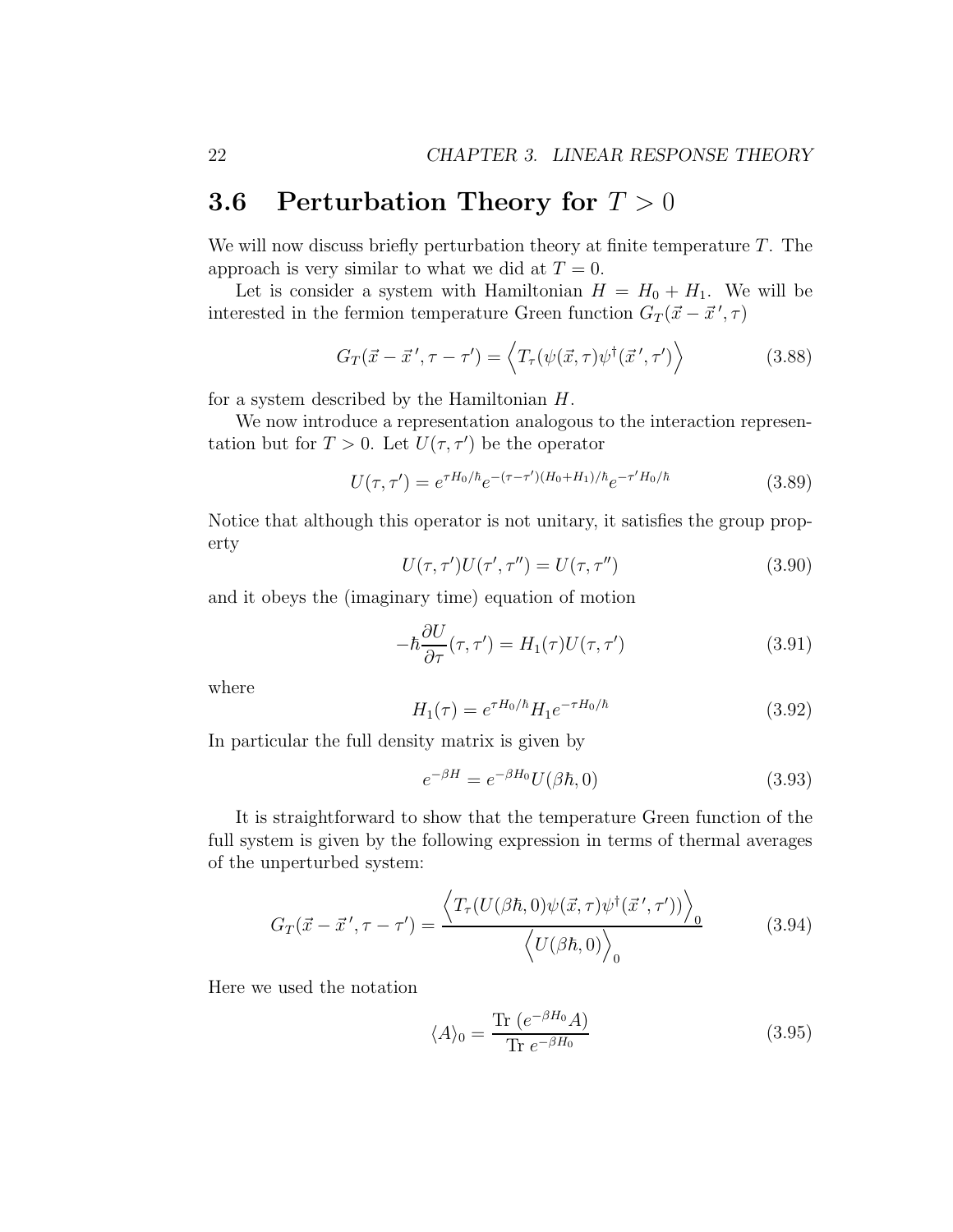where A is an arbitrary operator.

Notice that the operator  $U(\beta\hbar, 0)$  plays here a role analogous to the S-matrix. Hence, using the same line of reasoning that we used for the S-matrix, we can write

$$
U(\beta \hbar, 0) = \sum_{n=0}^{\infty} \frac{1}{n!} \frac{(-1)^n}{\hbar^n} \int_0^{\beta \hbar} d\tau_1 \dots \int_0^{\beta \hbar} d\tau_n T_\tau (H_1(\tau_1) \dots H_1(\tau_n))
$$
  

$$
\equiv T_\tau e^{-\frac{1}{\hbar} \int_0^{\beta \hbar} d\tau H_1(\tau)}
$$
(3.96)

Thus we can carry out perturbation theory much in the same way as we did at  $T = 0$ . The only missing ingredient is a generalization of Wick's Theorem for  $T > 0$ . It turns out that this works exactly in the same way provided that the contraction of an arbitrary pair of operators  $A(\tau_1)$  and  $B(\tau_2)$  is identified with *imaginary time ordered* thermal expectation values of the operators with respect to  $H_0$ :

$$
\overrightarrow{A}(\tau_1)\overrightarrow{B}(\tau_2) = \langle T_\tau(A(\tau_1)\overrightarrow{B}(\tau_2)) \rangle_0 \tag{3.97}
$$

which is a *thermal contraction*. Notice that we are using the same notation for the thermal contraction that we used at  $T = 0$  although it now has a different meaning.

Wick's Theorem simply states that the thermal average of the product of any number of operators is equal to the sum of the products of all possible pair-wise thermal contractions. Consequently, the structure of the perturbation series is the same as the one we found at  $T = 0$ . In particular we will also find that disconnected diagrams, which at  $T = 0$  are called the "vacuum diagrams", also cancel out exactly at  $T > 0$ . They only survive in the computation of the grand partition function. Thus, all of the Feynman rules used at  $T = 0$  carry over to  $T > 0$  with the only change that the factor of  $-i/\hbar$  now simply becomes  $-1/\hbar$ . All other rules remain intact, except that the propagators are now temperature Green functions, which obey specific periodic and anti-periodic boundary conditions in imaginary time.

## 3.7 The Electrical Conductivity of a Metal

We will now consider the response of an electron gas to weak external electromagnetic fields  $A<sub>u</sub>(x)$ . The formalism can be generalized easily to other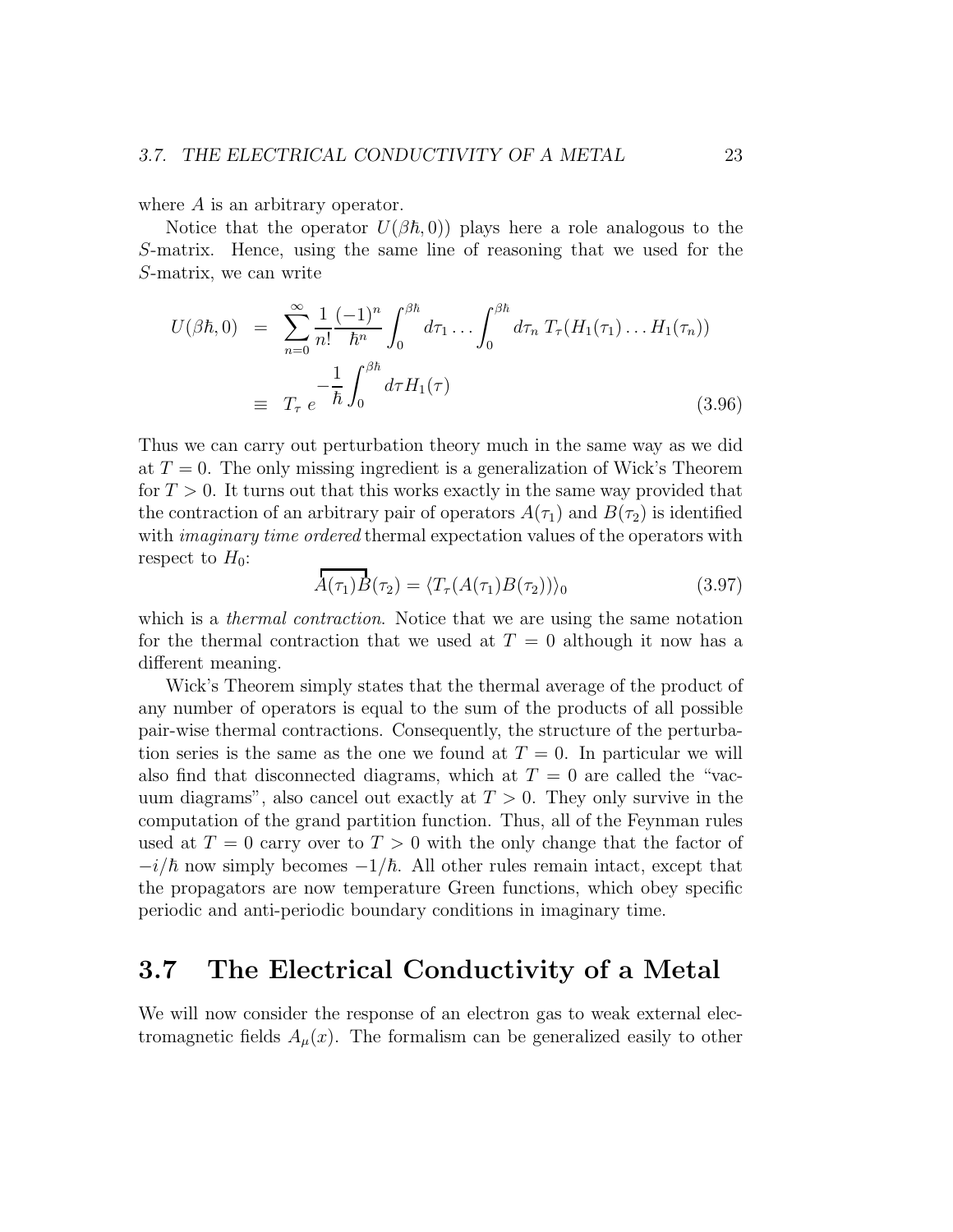systems and responses. In particular, we will consider the electrical conductivity of a metal.

There are three effects (and couplings) that we need to take into consideration: a) electrostatic, b) diamagnetic (or orbital) and c) paramagnetic. The electrostatic coupling is simply the coupling to an external potential with  $H_{\text{ext}}$  given by

$$
H_{\text{ext}} = \sum_{\sigma = \uparrow, \downarrow} \int d^3x \, e\phi(x, t) \, \psi_{\sigma}^{\dagger}(x) \psi_{\sigma}(x) \equiv \int d^3x \, J_0(\vec{x}) A_0(\vec{x}) \tag{3.98}
$$

where  $\phi \equiv A_0$  is the scalar potential ( or time component of the vector potential  $A_{\mu}$ ). The diamagnetic coupling (or orbital) follows from the minimal coupling to the external vector potential  $\vec{A}$ . The kinetic energy term  $H_{\text{kin}}$ is modified following the minimal coupling prescription to become

$$
H_{\text{kin}}(A) = \int d^3x \frac{\hbar^2}{2m} \left( \vec{\nabla} + \frac{ie}{\hbar c} \vec{A}(x) \right) \psi^{\dagger}(x) \cdot \left( \vec{\nabla} - \frac{ie}{\hbar c} \vec{A}(\vec{x}) \right) \psi(x) \quad (3.99)
$$

which can be written as a sum of two terms

$$
H_{\rm kin}(A) = H_{\rm kin}(0) + H_{\rm ext}(A)
$$
\n(3.100)

where  $H_{kin}(0)$  is the kinetic energy term of the Hamiltonian in the absence of the field, and  $H_{ext}(A)$  is the total perturbation, *i.e.*,

$$
H_{\text{ext}}(A) = \int d^3x \left[ J_0(\vec{x}) A_0(\vec{x}) - \vec{J}(\vec{x}) \cdot \vec{A}(\vec{x}) - \frac{e}{2mc^2} \vec{A}^2(\vec{x}) J_0(x) \right]
$$
  
= 
$$
\int d^3x \left[ J_\mu(x) A^\mu(x) - \frac{e}{2mc^2} \vec{A}^2(x) J_0(x) \right]
$$
(3.101)

Here  $J_0(x) = e\rho(x) = e \sum_{\sigma} \psi_{\sigma}^{\dagger} \psi_{\sigma}$  is the local charge density, and  $\vec{J}(\vec{x})$  is the gauge-invariant charge current defined as

$$
\vec{J}(\vec{x}) = \frac{ie\hbar}{2mc} \sum_{\sigma} [\psi_{\sigma}^{\dagger}(\vec{x}) \vec{\nabla} \psi_{\sigma}(\vec{x}) - \vec{\nabla} \psi^{\dagger}(\vec{x}) \psi(\vec{x})] - \frac{e^2}{mc^2} \vec{A}(\vec{x}) \sum_{\sigma} \psi_{\sigma}^{\dagger}(\vec{x}) \psi_{\sigma}(\vec{x})
$$
\n
$$
\equiv \frac{ie\hbar}{2mc} \sum_{\sigma} [\psi_{\sigma}^{\dagger}(\vec{x}) \vec{D} \psi_{\sigma}(\vec{x}) - (\vec{D} \psi_{\sigma}(\vec{x}))^{\dagger} \psi_{\sigma}(\vec{x})]
$$
\n(3.102)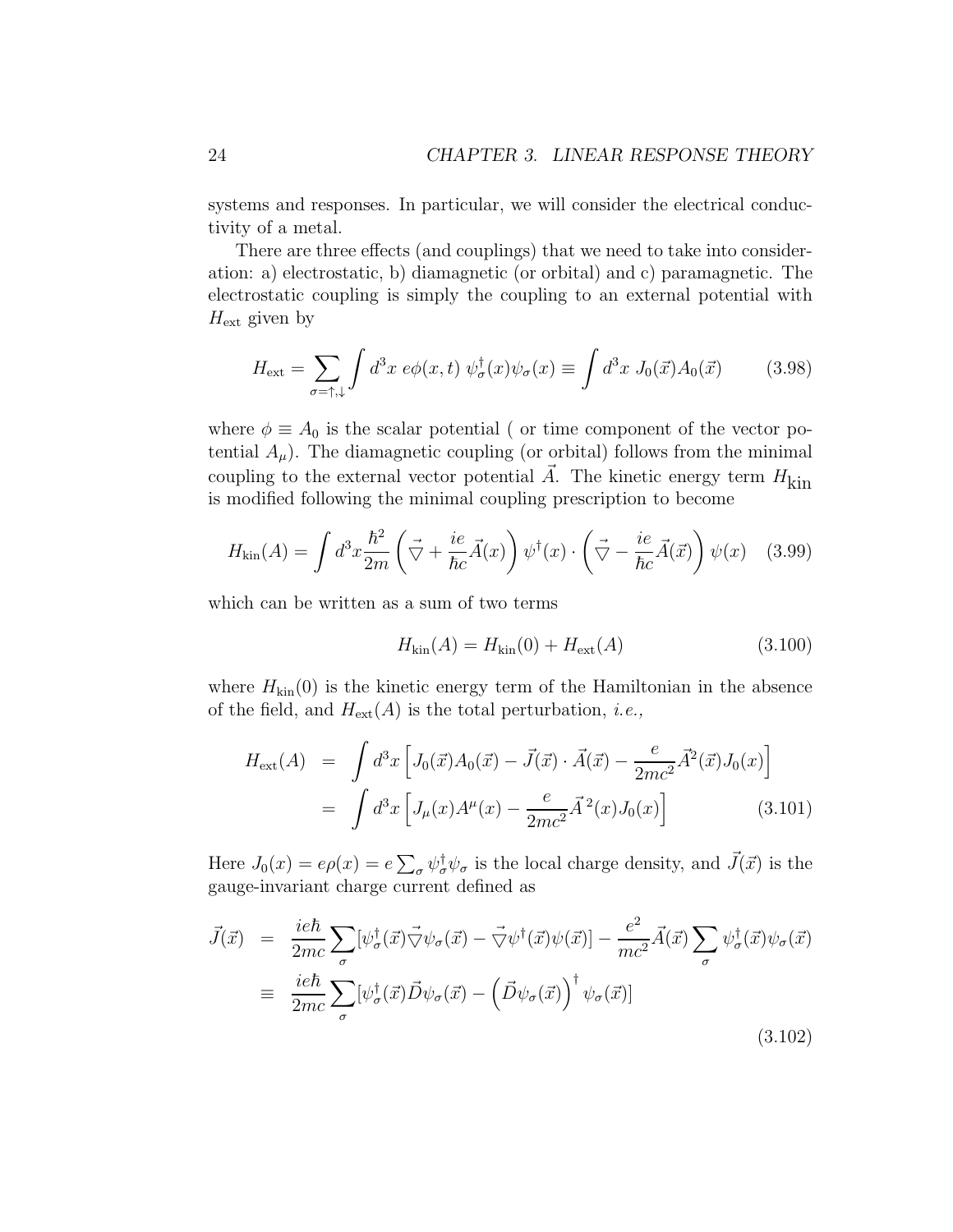where  $\vec{D} = \vec{\nabla} - i\frac{e}{\hbar c}\vec{A}$  is the (spatial) covariant derivative. We are using here a 4-vector notation  $J_{\mu} = (J_0, \vec{J})$  and  $J_{\mu}A^{\mu} = J_0A_0 - \vec{J} \cdot \vec{A}$ .

Clearly  $\vec{J}(\vec{x})$  is the sum of the two terms, one which represents the mass current and the diamagnetic term,  $\frac{e^2}{mc^2}\vec{A}\psi^{\dagger}\psi$ . We can write the total perturbation, including the scalar potential  $A_0$ , if we write

$$
H_{\text{ext}} = \int d^3x [J_{\mu}(x)A^{\mu}(x) - \frac{e}{2mc^2} \vec{A}^2 J_0(x)] \tag{3.103}
$$

Finally, we can also consider a paramagnetic coupling to the spin degrees of freedom which has the Zeeman form

$$
H_{\text{ext}}^{\text{Zeeman}} = \int d^3x \ g \vec{B}(\vec{x}) \cdot \psi_{\sigma}^{\dagger}(\vec{x}) \vec{S}_{\sigma\sigma'} \psi_{\sigma'}(\vec{x}) \tag{3.104}
$$

where g is typically of the order of the Bohr magneton  $\mu_B$  and  $\vec{S} = \frac{\hbar}{2}$  $\frac{h}{2}$  for spin one-half systems. We will discuss the Zeeman term later in the context of the magnetically ordered states. For now will focus on the purely electromagnetic response of a general interacting Fermi system.

A straightforward application of the Linear Response formulas derived above yields an expression for the current  $\langle J_\mu \rangle'$  in the presence of the perturbation.

$$
\langle J_{\mu}(x) \rangle' = \langle J_{\mu}(x) \rangle_G - \frac{i}{\hbar} \int_{-\infty}^t dt' \int d^3x' \langle G | [J_{\nu}(x'), J_{\mu}(x)] | G \rangle A_{\nu}(x') + \dots
$$
\n(3.105)

This formula suggests that we should define the retarded current correlation function  $\mathcal{D}^{\text{ret}}_{\mu\nu}(x,x')$ 

$$
\mathcal{D}^{\text{ret}}_{\mu\nu}(x, x') = -i\Theta(x_0 - x'_0) \langle G| [J_\mu(x), J_\nu(x')] | G \rangle \tag{3.106}
$$

The *induced current*  $\langle J_k \rangle_{\text{ind}}$ 

$$
\langle J_k \rangle_{\text{ind}} = \langle J_k \rangle' - \langle j_k \rangle_G \tag{3.107}
$$

(where  $j_k$  is the "paramagnetic" component of the current) has a very simple form in terms of  $\mathcal{D}_{\mu\nu}^{\text{ret}}(x, x')$ , namely

$$
\left\langle J_k(x) \right\rangle_{\text{ind}} = \frac{1}{\hbar} \int d^4 x' \frac{1}{\hbar} \left\{ \mathcal{D}_{k\ell}^R(x, x') A_\ell(x') - \mathcal{D}_{k0}^R(x, x') A_0(x') \right\} - \frac{e}{mc^2} J_0(x) A_k(x) + \dots
$$
 (3.108)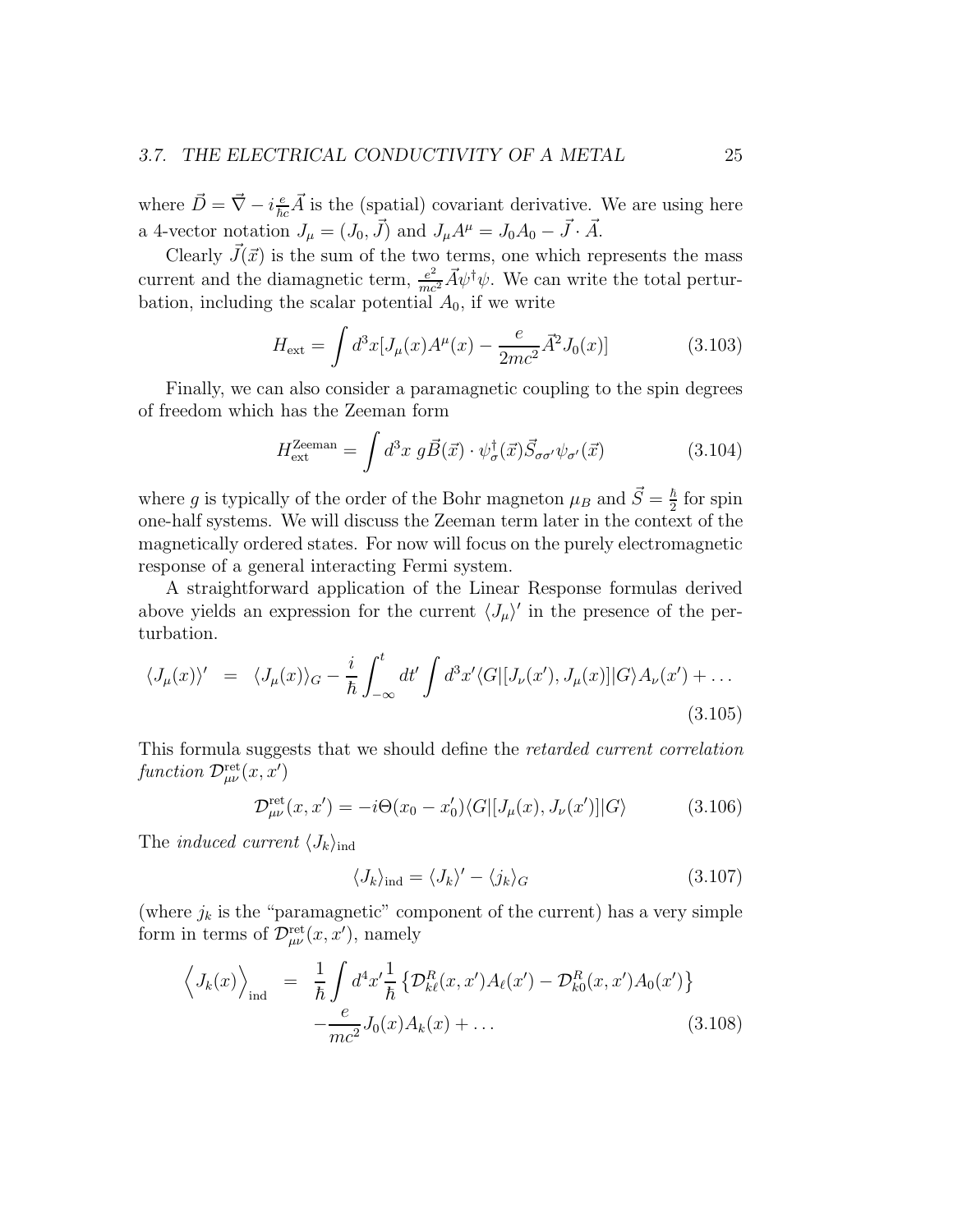#### 3.7.1 The dielectric tensor and the conductivity tensor

The induced current has two important properties: a) it is conserved, namely the the induced current and the induced density satisfy a continuity equation

$$
\frac{\partial \rho_{\text{ind}}}{\partial t} + \vec{\nabla} \cdot \vec{J}_{\text{ind}} = 0 \tag{3.109}
$$

and b) it is gauge invariant. This means that we should be able express the induced current directly in terms of gauge invariant quantities such as the electric and magnetic fields.

Since  $\langle J_\mu(x)\rangle_{\text{ind}}$  is gauge invariant, we can compute its form in any gauge. In the gauge  $A_0 = 0$  the spacial components of  $\langle J_\mu(x) \rangle_{\text{ind}}$  are

$$
\langle J_k(x) \rangle_{\text{ind}} = -\frac{e^2 \rho}{mc^2} A_k(x) + \frac{1}{\hbar} \int d^4 x' \mathcal{D}_{k\ell}^{\text{ret}}(x - x') A_\ell(x') + \dots \qquad (3.110)
$$

In this gauge, the external electric field  $\vec{E}_{\text{ext}}$  and magnetic field  $\vec{H}$  are

$$
\vec{E}_{\text{ext}} = -\partial_0 \vec{A} \qquad \vec{H} = \vec{\nabla} \times \vec{A} \tag{3.111}
$$

Now, in Fourier space, we can write

$$
\langle J_k(\vec{p}, \omega) \rangle_{\text{ind}} = -\frac{e^2 \rho}{mc^2} A_k(\vec{p}, \omega) + \frac{1}{\hbar} \mathcal{D}_{k\ell}^{\text{ret}}(\vec{p}, \omega) A_\ell(\vec{p}, \omega)
$$
  

$$
\equiv \left( \frac{1}{\hbar} \mathcal{D}_{k\ell}^{\text{ret}}(\vec{p}, \omega) - \frac{e^2 \rho}{mc^2} \delta_{k\ell} \right) \frac{E_{\ell}^{\text{ext}}}{i\omega} (p, \omega)
$$
(3.112)

This expression is almost the conductivity. It is not quite that it since the conductivity is a relation between the *total current*  $\vec{J} = \vec{J}_{ind} + \vec{J}_{ext}$  and the total electric field  $\vec{E}$ , instead of one between the *induced current* and the external electric field. In order to take these electromagnetic effects into account, we must use Maxwell's equations in a medium which involve the fields  $E, D, B$  and  $H$ 

$$
\vec{\nabla} \cdot \vec{D} = \rho \quad \vec{\nabla} \times \vec{E} = -\frac{\partial \vec{B}}{\partial t} \n\vec{\nabla} \cdot \vec{B} = 0 \quad \vec{\nabla} \times \vec{H} = \frac{\partial \vec{D}}{\partial t} + \vec{J}
$$
\n(3.113)

where

$$
\vec{B} = \vec{H} + \vec{M} \qquad \vec{E} = \vec{E}^{\text{ext}} + \vec{E}^{\text{ind}} \tag{3.114}
$$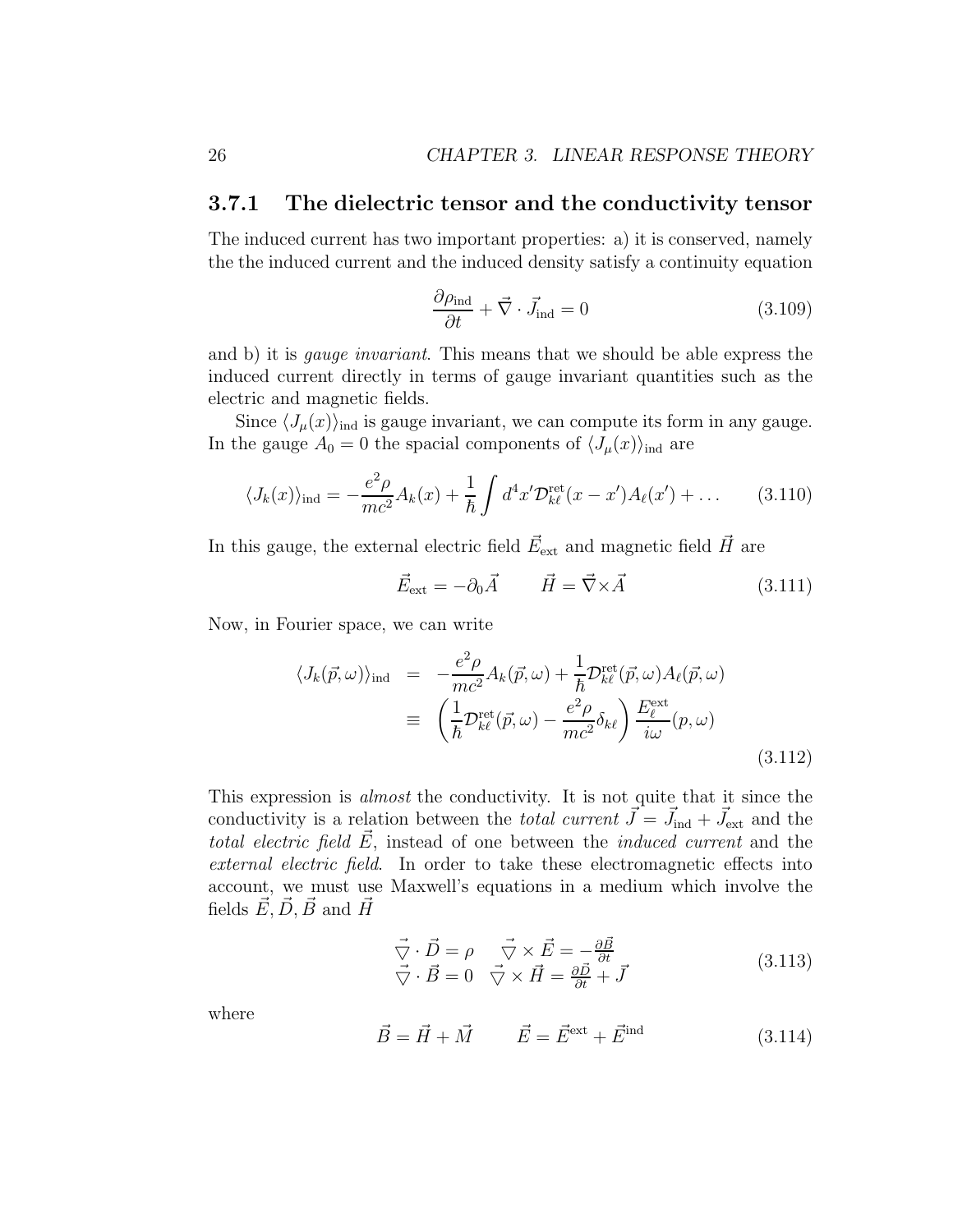Here  $\vec{M}$  and  $\vec{E}^{\text{ind}}$  are the magnetic and electric polarization vectors. In particular

$$
\vec{J}^{\text{ind}} = \partial_t \vec{E}^{\text{ind}} \tag{3.115}
$$

and

$$
\partial_t \vec{D} = \partial_t \vec{E} + \vec{J}^{\text{ind}} \tag{3.116}
$$

Linear Response theory is the statement that  $\vec{D}$  must be proportional to  $\vec{E}$ 

$$
D_j = \varepsilon_{jk} E_k \tag{3.117}
$$

where  $\varepsilon_{jk}$  is the dielectric tensor. Since  $\vec{E}$  and  $\vec{E}^{\text{ext}}$  satisfy similar equations

$$
-\vec{\nabla} \times \vec{\nabla} \times \vec{E} = \partial_t^2 \vec{E} + \partial_t \vec{J}
$$
  

$$
-\vec{\nabla} \times \vec{\nabla} \times \vec{E}^{\text{ext}} = \partial_t^2 \vec{E}^{\text{ext}} + \partial_t \vec{J}^{\text{ext}}
$$
(3.118)

and  $\vec{\nabla} \times \vec{\nabla} \times \vec{E} = \vec{\nabla} (\vec{\nabla} \cdot \vec{E}) - \vec{\nabla}^2 \vec{E}$ , we can write, for the Fourier transforms, the equations

$$
p_i p_j E_j(\vec{p}, \omega) - \vec{p}^2 E_i(\vec{p}, \omega) = -\omega^2 E_j(\vec{p}, \omega) - i\omega J_i(\vec{p}, \omega)
$$
  
\n
$$
p_i p_j E_j^{\text{ext}}(\vec{p}, \omega) - \vec{p}^2 E_i^{\text{ext}}(\vec{p}, \omega) = -\omega^2 E_i^{\text{ext}}(\vec{p}, \omega) - i\omega J_i^{\text{ext}}(\vec{p}, \omega)
$$
\n(3.119)

Thus, we get

$$
p_i p_j E_j(\vec{p}, \omega) - \vec{p}^2 E_i(\vec{p}, \omega) + \omega^2 E_i(\vec{p}, \omega) = -i\omega J_i^{\text{ind}}(\vec{p}, \omega) + p_i p_j E_j^{\text{ext}}(\vec{p}, \omega) - \vec{p}^2 E_i^{\text{ext}}(\vec{p}, \omega) + \omega^2 E_i^{\text{ext}}(\vec{p}, \omega)
$$
\n(3.120)

Since we showed above that

$$
-i\omega J_i^{\text{ind}}(\vec{p}, \omega) = \left(\delta_{ij}\frac{e^2\rho}{mc^2} - \frac{1}{\hbar} \mathcal{D}_{ij}^{\text{ret}}(\vec{p}, \omega)\right) E_j^{\text{ext}}(\vec{p}, \omega)
$$
(3.121)

we conclude that

$$
(p_i p_j - \vec{p}^2 \delta_{ij} + \omega^2 \delta_{ij}) E_j(\vec{p}, \omega) =
$$
  

$$
(\delta_{ij} \frac{e^2 \rho}{mc^2} - \frac{1}{\hbar} \mathcal{D}_{ij}^R(\vec{p}, \omega) + p_i p_j - \vec{p}^2 \delta_{ij} + \omega^2 \delta_{ij}) E_j^{\text{ext}}(\vec{p}, \omega)
$$
  
(3.122)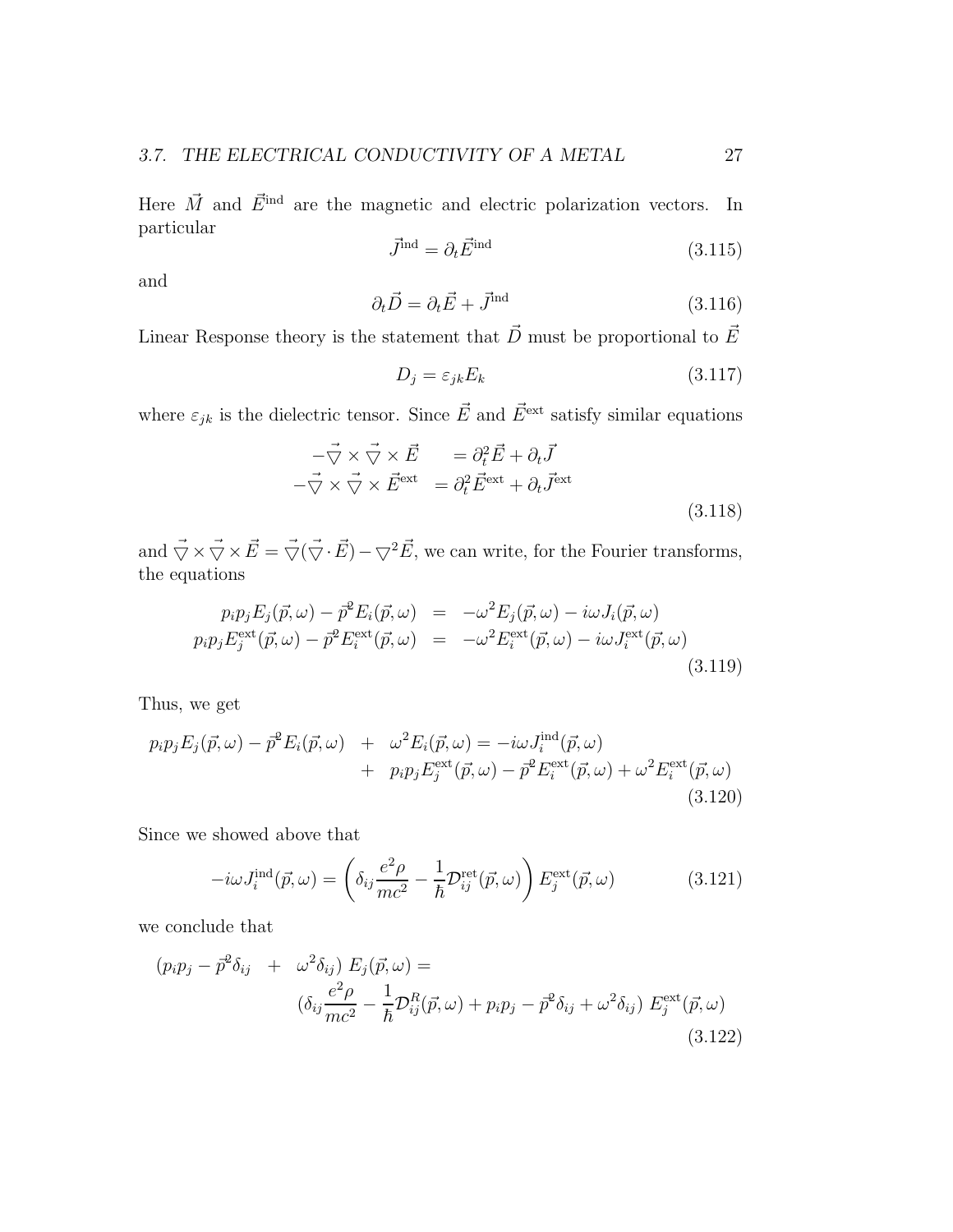In matrix form, these equations have the simpler form

$$
(p \otimes p - \vec{p}^2 I + \omega^2 I)\vec{E} = \left(\frac{e^2 \rho}{mc^2}I - \frac{1}{\hbar}\mathcal{D}^R + p \otimes p - \vec{p}^2 I + \omega^2 I\right)\vec{E}_{\text{ext}} \quad (3.123)
$$

This equation allows us to write  $\vec{E}_{ext}$  in terms of  $\vec{E}$ .

Hence we find that the induced current is related to the total field by

$$
i\omega \vec{J}_{\text{ind}} = \left( \mathcal{D}^{\text{ret}} - \frac{e^2 \rho}{mc^2} \mathbf{1} \right) \left[ \frac{e^2 \rho}{mc^2} I - \frac{1}{\hbar} \mathcal{D}^{\text{ret}} + p \otimes p - \vec{p}^2 I + \omega^2 \mathbf{1} \right]^{-1}
$$
  

$$
\left( p \otimes p - \vec{p}^2 I + \omega^2 I \right) \vec{E}
$$
 (3.124)

It follows that the *conductivity tensor*  $\sigma$  is

$$
i\omega\sigma(\vec{p},\omega) = \left(\frac{1}{\hbar}\mathcal{D}^{\text{ret}}(\vec{p},\omega) - \frac{e^2\rho}{mc^2}I\right) + \left(\frac{1}{\hbar}\mathcal{D}^{\text{ret}}(\vec{p},\omega) - \frac{e^2\rho}{mc^2}I\right)
$$

$$
\left[\frac{e^2\rho}{mc^2}I - \frac{1}{\hbar}\mathcal{D}^{\text{ret}}(\vec{p},\omega) + p\otimes p - \vec{p}^2I + \omega^2I\right]^{-1}
$$

$$
\left(\frac{1}{\hbar}\mathcal{D}^{\text{ret}}(\vec{p},\omega) - \frac{e^2\rho}{mc^2}I\right)
$$
(3.125)

Also, since  $\vec{D} = \varepsilon \vec{E}$ , the dielectric tensor  $\varepsilon$  is

$$
\varepsilon = I + \frac{i}{\omega} \sigma \tag{3.126}
$$

We conclude that both the conductivity tensor and the dielectric tensor can be determined from the retarded current and density correlation functions.

#### 3.7.2 Correlation Functions and Conservation Laws

In the problem discussed in the previous section, we saw that we had to consider a correlation function of currents. Since the currents are conserved, *i.e.*,  $\partial_{\mu}J^{\mu} = 0$ , we expect that the correlation function  $\mathcal{D}_{\mu\nu}(x, x')$  should obey a similar equation. Let us compute the divergence of the retarded correlation function,  $\partial_{\mu}^{x} \mathcal{D}_{\text{ret}}^{\mu\nu}(x, x'),$ 

$$
\partial_{\mu}^{x} \mathcal{D}_{\text{ret}}^{\mu\nu}(x, x') = \partial_{\mu}^{x} [-i\Theta(x_{0} - x'_{0}) \langle G| [J^{\mu}(x), J^{\nu}(x')] | G \rangle \tag{3.127}
$$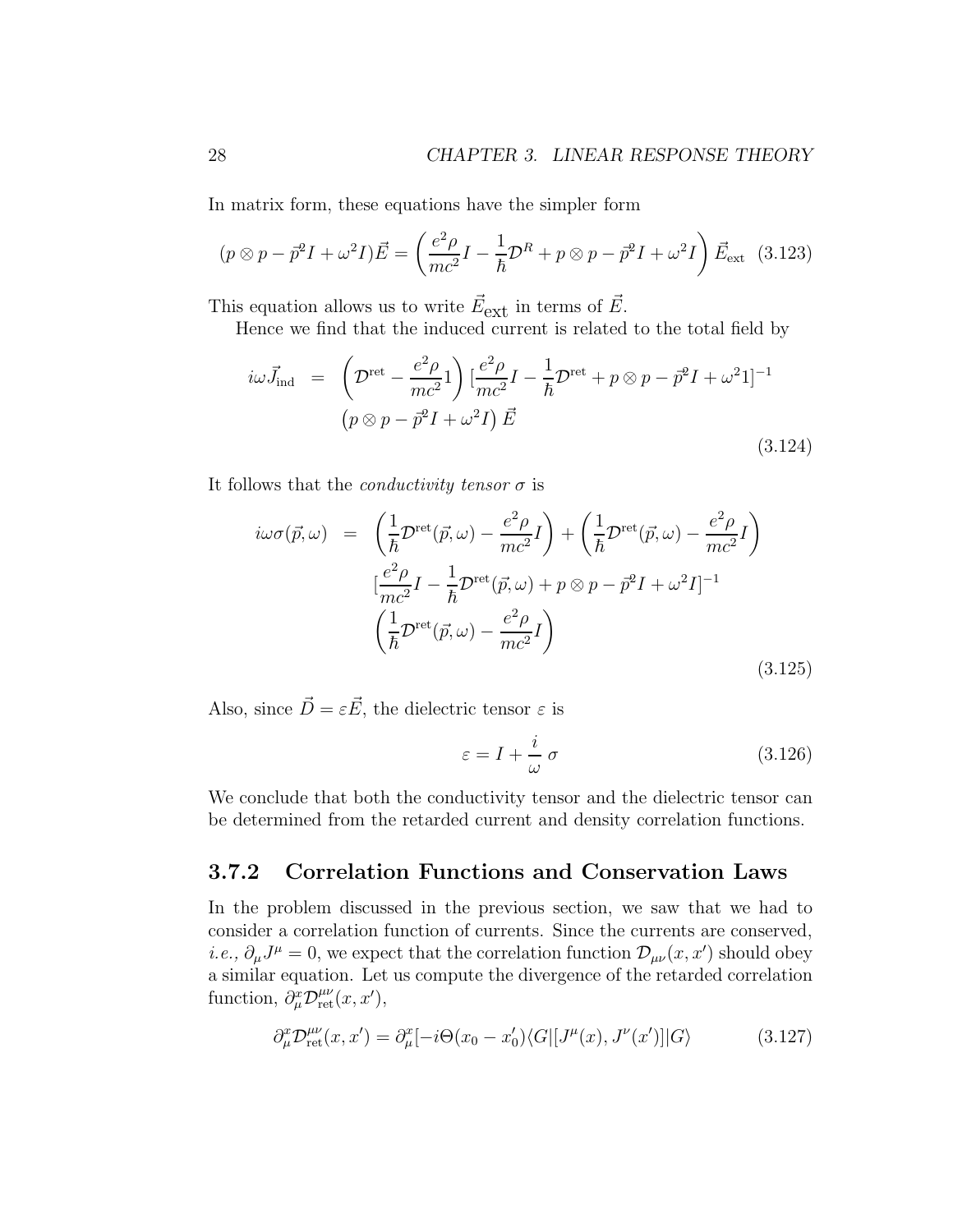Except for the contribution coming from the step function, we see that we can operate with the derivative inside the expectation value to get

$$
\partial_{\mu}^{x} \mathcal{D}_{\text{ret}}^{\mu\nu}(x, x') = -i \left( \partial_{\mu}^{x} \Theta(x_{0} - x'_{0}) \right) \langle G | [J^{\mu}(x), J^{\nu}(x')] | G \rangle \n- i \Theta(x_{0} - x'_{0}) \langle G | [\partial_{\mu}^{x} J^{\mu}(x), J^{\nu}(x')] | G \rangle
$$
\n(3.128)

The second term vanishes since  $J^{\mu}(x)$  is a conserved current and the first term is non zero only if  $\mu = 0$ . Hence we find

$$
\partial_{\mu}^{x} \mathcal{D}_{\text{ret}}^{\mu\nu}(x, x') = -i\delta(x_0 - x'_0) \langle G | [J^0(x), J^{\nu}(x')] | G \rangle \tag{3.129}
$$

which is the v.e.v. of an equal-time commutator. These commutators are given by

$$
\langle G|[J^0(\vec{x},x_0),J^0(\vec{x}',x_0)]|G\rangle = 0
$$
  

$$
\langle G|[J^0(\vec{x},x_0),J^i(\vec{x}',x_0)]G\rangle = \frac{ie^2}{mc^2}\partial_k^x[\delta(\vec{x}-\vec{x}')\langle\rho(\vec{x})\rangle]
$$
  
(3.130)

Hence, the divergence of  $\mathcal{D}_{\mu\nu}^{\text{ret}}$  is

$$
\partial_x^{\mu} \mathcal{D}_{\mu k}^{\text{ret}}(x, x') = \frac{e^2}{mc^2} \partial_k^x [\delta^4(x - x') \langle \rho(x) \rangle] \quad ; \quad \partial_{x'}^{\mu} \mathcal{D}_{0\mu}^{\text{ret}}(x, x') = 0 \tag{3.131}
$$

and

$$
\partial_{x'}^{\nu} \mathcal{D}_{k\nu}^{\text{ret}}(x, x') = -\frac{e^2}{mc^2} \partial_k^x [\delta^4(x - x') \langle \rho(x') \rangle] \quad ; \quad \partial_{x'}^{\mu} \mathcal{D}_{0\mu}^{\text{ret}}(x, x') = 0 \quad (3.132)
$$

Notice that the time-ordered functions also satisfy these identities. These identities can be used to prove that  $\langle \vec{J}^{\text{ind}} \rangle$  is indeed gauge-invariant and conserved. Furthermore, in momentum and frequency space, the identities become

$$
-i\omega \mathcal{D}_{00}^{\text{ret}}(\vec{p}, \omega) - ip_k \mathcal{D}_{k0}^{\text{ret}}(\vec{p}, \omega) = 0
$$
  
\n
$$
-i\omega \mathcal{D}_{0k}^{\text{ret}}(\vec{p}, \omega) - ip_\ell \mathcal{D}_{\ell k}^{\text{ret}}(\vec{p}, \omega) = -\frac{e^2 \rho}{mc^2} ip_k
$$
  
\n
$$
-i\omega \mathcal{D}_{00}^{\text{ret}}(p, \omega) - ip_k \mathcal{D}_{0k}^{\text{ret}}(\vec{p}, \omega) = 0
$$
  
\n
$$
-i\omega \mathcal{D}_{k0}^{\text{ret}}(\vec{p}, \omega) - ip_\ell \mathcal{D}_{k\ell}^{\text{ret}}(\vec{p}, \omega) = -\frac{e^2 \rho}{mc^2} ip_k
$$
  
\n
$$
(3.133)
$$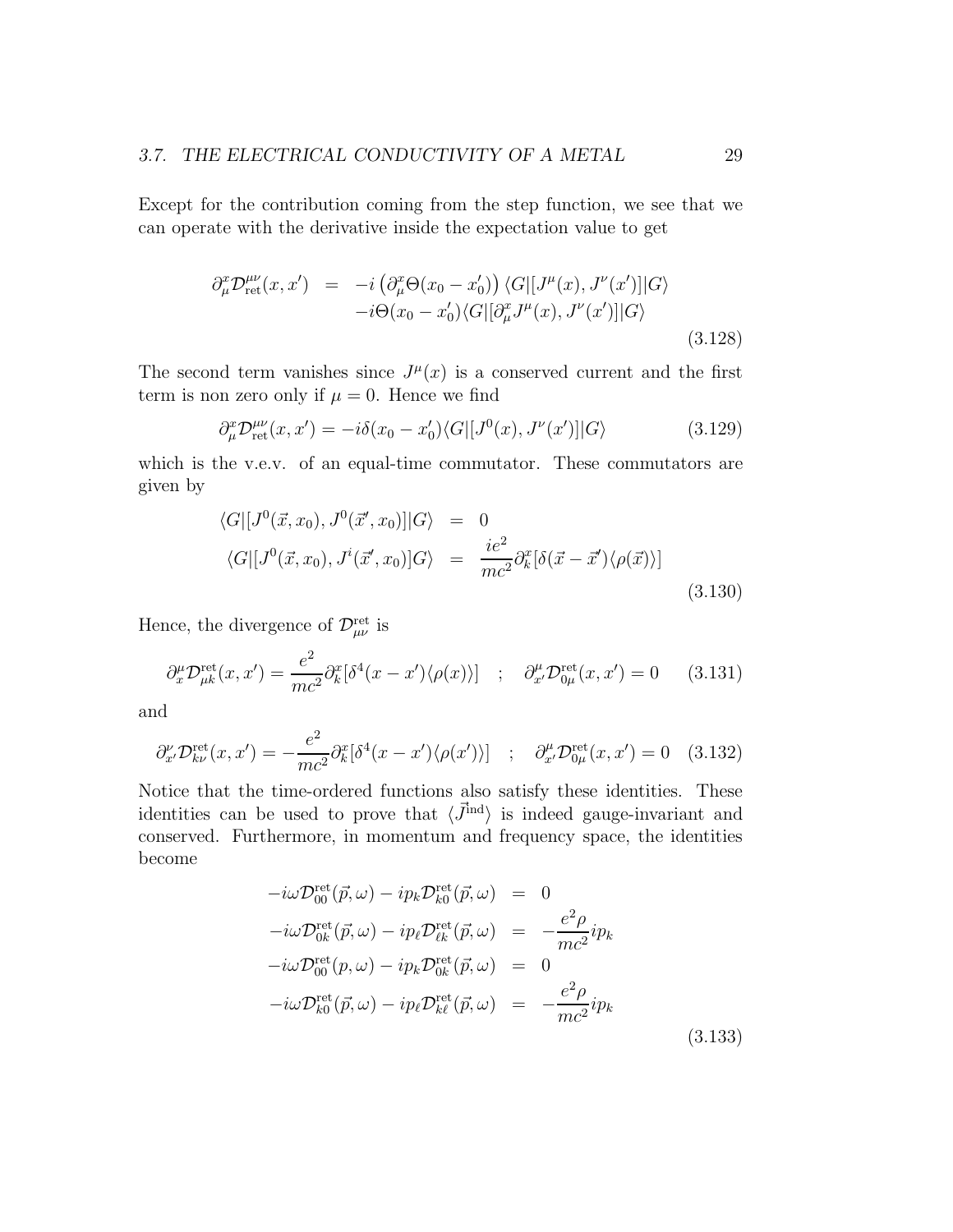We can combine these identities to get

$$
\omega^2 \mathcal{D}_{00}^{\text{ret}}(\vec{p}, \omega) - p_{\ell} p_k \mathcal{D}_{\ell k}^{\text{ret}}(\vec{p}, \omega) = -\frac{e^2 \rho}{mc^2} \vec{p}^2 \tag{3.134}
$$

Hence, the density-density and the current-current correlation functions are not independent. A number of interesting identities follow from this equation. In particular if we take the static limit  $\omega \to 0$  at fixed momentum  $\vec{p}$ , we get

$$
\lim_{\omega \to 0} p_{\ell} p_k \mathcal{D}_{\ell k}^{\text{ret}}(\vec{p}, \omega) = \frac{e^2 \rho}{mc^2} \vec{p}^2 \tag{3.135}
$$

provided that  $\lim_{\omega\to 0} \mathcal{D}_{00}^{\text{ret}}(\vec{p}, \omega)$  is not singular for  $\vec{p} \neq 0$ . Also from the equal-time commutator

$$
\langle G|[J_k(\vec{x}, x_0), J_0(\vec{x}', x_0)]|G\rangle = \frac{ie^2}{mc^2} \partial_k^x (\delta(\vec{x} - \vec{x}') \langle \rho(x) \rangle)
$$
(3.136)

we get

$$
\lim_{x_0' \to x_0} \partial_k^x \mathcal{D}_{k0}^{ret}(x, x') = \frac{e^2}{mc^2} \nabla_x^2 \left( \delta(x - x') \langle \rho(x) \rangle \right) \tag{3.137}
$$

If the system is uniform,  $\langle \rho(x) \rangle = \rho$ , we can Fourier transform this identity to get

$$
\int_{-\infty}^{+\infty} \frac{d\omega}{2\pi} i p_k \mathcal{D}_{k0}^{\text{ret}}(\vec{p}, \omega) = -\frac{e^2 \rho}{mc^2} \vec{p}^2 \tag{3.138}
$$

The conservation laws yield the alternative expression

$$
\int_{-\infty}^{+\infty} \frac{d\omega}{2\pi} i\omega \mathcal{D}_{00}^{\text{ret}}(\vec{p}, \omega) = \frac{e^2 \rho}{mc^2} \vec{p}^2
$$
 (3.139)

This identity is known as the  $f\text{-}sum rule$ .

If the system is isotropic, these relations can be used to yield a simpler form for the conductivity tensor. Indeed, if the system is isotropic,  $\mathcal{D}_{k\ell}^{\text{ret}}(\vec{p}, \omega)$ is a sum of a longitudinal part  $\mathcal{D}_{\parallel}^{\text{ret}}$  and a transverse part  $\mathcal{D}_{\perp}^{\text{ret}}$ 

$$
\mathcal{D}_{\ell k}^{\text{ret}}(\vec{p}, \omega) = \mathcal{D}_{\parallel}^{\text{ret}}(\vec{p}, \omega) \frac{p_{\ell} p_k}{\vec{p}^2} + \mathcal{D}_{\perp}^{\text{ret}}(\vec{p}, \omega) \left(\frac{p_{\ell} p_k}{\vec{p}^2} - \delta_{\ell k}\right)
$$
(3.140)

Thus, we get a relation between  $\mathcal{D}_{00}^{\text{ret}}$  and the longitudinal part  $\mathcal{D}_{\parallel}^{\text{ret}}$ 

$$
\omega^2 \mathcal{D}_{00}^{\text{ret}}(p,\omega) - \vec{p}^2 \mathcal{D}_{\parallel}^{\text{ret}}(\vec{p},\omega) = -\frac{e^2 \rho}{mc^2} \vec{p}^2 \tag{3.141}
$$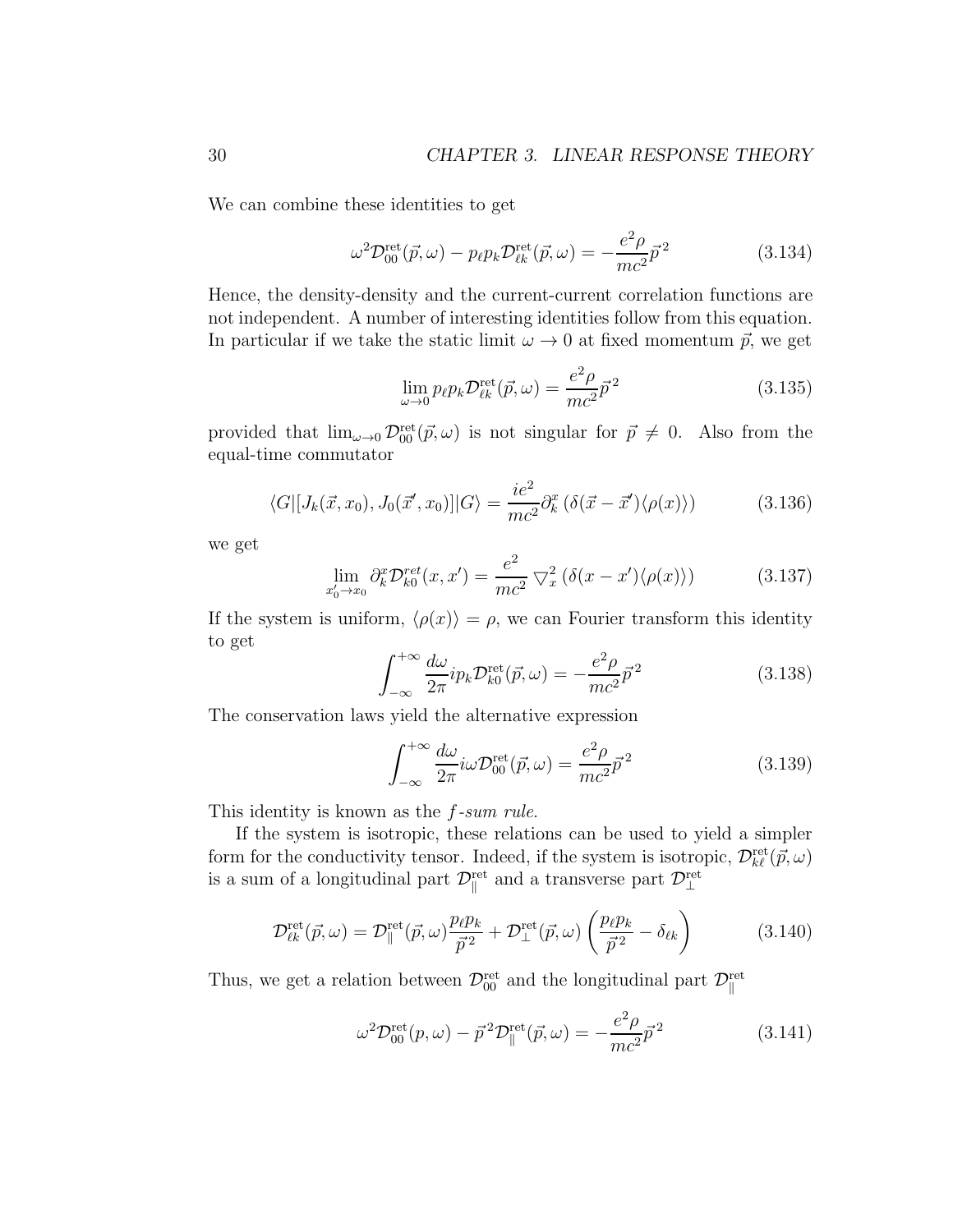Hence

$$
\mathcal{D}_{00}^{\text{ret}}(\vec{p}, \omega) = \frac{\vec{p}^2}{\omega^2} \left( \mathcal{D}_{\parallel}^{\text{ret}}(\vec{p}, \omega) - \frac{e^2 \rho}{mc^2} \right)
$$
(3.142)

and

$$
\lim_{\omega \to 0} \mathcal{D}_{\parallel}^{\text{ret}}(\vec{p}, \omega) = \frac{e^2 \rho}{mc^2}
$$
\n(3.143)

for all  $\vec{p}$ .

The conductivity tensor can similarly be split into longitudinal  $\sigma_{\parallel}$  and transverse  $\sigma_{\perp}$  components

$$
\sigma_{ij} = \sigma_{\parallel} \frac{p_i p_j}{\vec{p}^2} + \sigma_{\perp} \left( \frac{p_i p_j}{\vec{p}^2} - \delta_{ij} \right)
$$
 (3.144)

We find

$$
\sigma_{\parallel} = \frac{1}{i\omega} \left[ \frac{\mathcal{D}_{\parallel}^{\text{ret}} - \frac{e^2 \rho}{mc^2}}{-\mathcal{D}_{\parallel}^{\text{ret}} + \frac{e^2 \rho}{mc^2} + \omega^2} \right]
$$
(3.145)

and

$$
\sigma_{\perp} = \frac{1}{i\omega} \left( \mathcal{D}_{\perp}^{\text{ret}} - \frac{e^2 \rho}{mc^2} \right) \left[ 1 + \frac{\mathcal{D}_{\perp}^{\text{ret}} - \frac{e^2 \rho}{mc^2}}{\frac{e^2 \rho}{mc^2} - \mathcal{D}_{\perp}^{\text{ret}} + \omega^2 - \vec{p}^2} \right]
$$
(3.146)

These relations tell us that the real part of  $\sigma_{\parallel}$  is determined by the imaginary part of  $\mathcal{D}_{\parallel}^{\text{ret}}$ . Thus, the *resistive part* of  $\sigma_{\parallel}$  (which is responsible for dissipation in the system) is determined by the imaginary part of a response function. This is generally the case as it follows from the fluctuation-dissipation theorem.

### 3.7.3 Consequences of the f-sum rule

We will now assume that there is a stable collective mode, *i.e.*, a *plasmon* branch. Therefore the retarded density-density correlation function  $\mathcal{D}_{00}^R$  must have a pole at the plasmon dispersion,  $\hbar \omega_{\text{pl}}(\vec{p})$ :

$$
\mathcal{D}_{00}^{R}(p,\omega) = \frac{A(p,\omega)}{\omega^2 - \omega_{\rm pl}^2(p)} + \left[\mathcal{D}_{00}^{R}\right]_{\rm reg} \tag{3.147}
$$

where  $A(\vec{p}, \omega)$  is the residue, and  $\left[\mathcal{D}_{00}^{R}\right]_{\text{reg}}$  is regular (analytic) near the plasma branch. In order to enforce the condition that  $\mathcal{D}_{00}^R$  is the retarded correlation